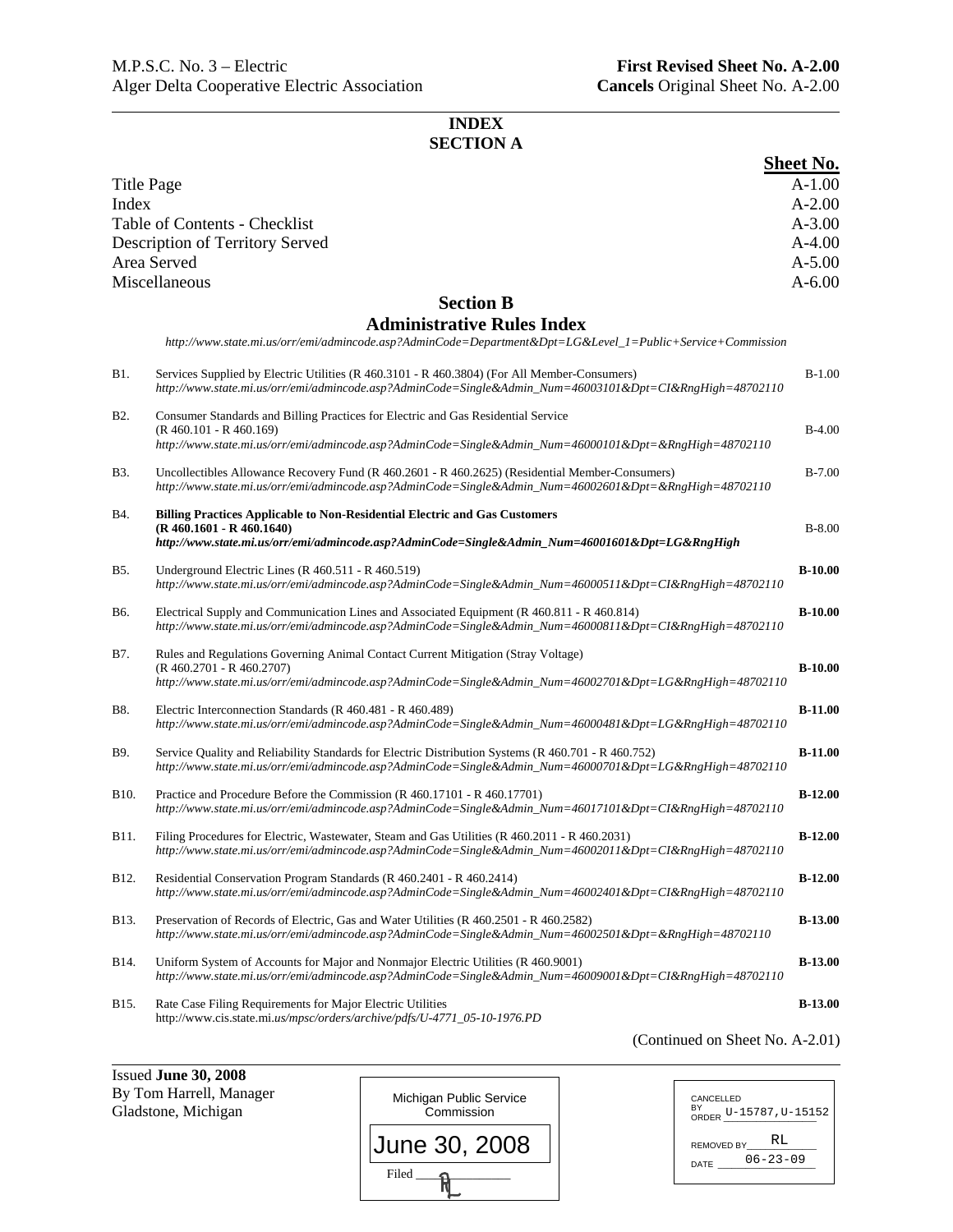(Continued on Sheet No. A-2.01)

# **INDEX SECTION A**

|                   |                                                                                                                                                                                                                 | <b>Sheet No.</b> |
|-------------------|-----------------------------------------------------------------------------------------------------------------------------------------------------------------------------------------------------------------|------------------|
| Title Page        |                                                                                                                                                                                                                 | $A-1.00$         |
| Index             |                                                                                                                                                                                                                 | $A - 2.00$       |
|                   | Table of Contents - Checklist                                                                                                                                                                                   | $A - 3.00$       |
|                   | Description of Territory Served                                                                                                                                                                                 | $A-4.00$         |
|                   | Area Served                                                                                                                                                                                                     | $A - 5.00$       |
|                   | Miscellaneous                                                                                                                                                                                                   | $A - 6.00$       |
|                   | <b>Section B</b>                                                                                                                                                                                                |                  |
|                   | <b>Administrative Rules Index</b><br>http://www.state.mi.us/orr/emi/admincode.asp?AdminCode=Department&Dpt=LG&Level_1=Public+Service+Commission                                                                 |                  |
| <b>B1.</b>        | Services Supplied by Electric Utilities (R 460.3101 - R 460.3804) (For All Member-Consumers)<br>http://www.state.mi.us/orr/emi/admincode.asp?AdminCode=Single&Admin_Num=46003101&Dpt=CI&RngHigh=48702110        | $B-1.00$         |
| B <sub>2</sub> .  | Consumer Standards and Billing Practices for Electric and Gas Residential Service<br>(R 460.101 - R 460.169)                                                                                                    | $B-4.00$         |
|                   | http://www.state.mi.us/orr/emi/admincode.asp?AdminCode=Single&Admin_Num=46000101&Dpt=&RngHigh=48702110                                                                                                          |                  |
| <b>B</b> 3.       | Uncollectibles Allowance Recovery Fund (R 460.2601 - R 460.2625) (Residential Member-Consumers)<br>http://www.state.mi.us/orr/emi/admincode.asp?AdminCode=Single&Admin Num=46002601&Dpt=&RngHigh=48702110       | $B-7.00$         |
| B4.               | Commercial and Industrial Standards and Billing Practices (R 460.3901 - R 460.3908)                                                                                                                             |                  |
|                   | (Nonresidential Member-Consumers)<br>http://www.state.mi.us/orr/emi/admincode.asp?AdminCode=Single&Admin_Num=46003101&Dpt=&RngHigh=48702110                                                                     | $B-8.00$         |
| B5.               | Underground Electric Lines ( $R$ 460.511 - $R$ 460.519)<br>http://www.state.mi.us/orr/emi/admincode.asp?AdminCode=Single&Admin_Num=46000511&Dpt=CI&RngHigh=48702110                                             | $B-8.00$         |
| B6.               | Electrical Supply and Communication Lines and Associated Equipment (R 460.811 - R 460.814)<br>http://www.state.mi.us/orr/emi/admincode.asp?AdminCode=Single&Admin_Num=46000811&Dpt=CI&RngHigh=48702110          | $B-9.00$         |
| B7.               | Rules and Regulations Governing Animal Contact Current Mitigation (Stray Voltage)                                                                                                                               |                  |
|                   | $(R 460.2701 - R 460.2707)$<br>http://www.state.mi.us/orr/emi/admincode.asp?AdminCode=Single&Admin_Num=46002701&Dpt=LG&RngHigh=48702110                                                                         | $B-9.00$         |
| B8.               | Electric Interconnection Standards (R 460.481 - R 460.489)<br>http://www.state.mi.us/orr/emi/admincode.asp?AdminCode=Single&Admin_Num=46000481&Dpt=LG&RngHigh=48702110                                          | $B-9.00$         |
| B9.               | Service Quality and Reliability Standards for Electric Distribution Systems (R 460.701 - R 460.752)<br>http://www.state.mi.us/orr/emi/admincode.asp?AdminCode=Single&Admin_Num=46000701&Dpt=LG&RngHigh=48702110 | $B-10.00$        |
| B <sub>10</sub> . | Practice and Procedure Before the Commission (R 460.17101 - R 460.17701)<br>http://www.state.mi.us/orr/emi/admincode.asp?AdminCode=Single&Admin_Num=46017101&Dpt=CI&RngHigh=48702110                            | $B-11.00$        |
| B11.              | Filing Procedures for Electric, Wastewater, Steam and Gas Utilities (R 460.2011 - R 460.2031)<br>http://www.state.mi.us/orr/emi/admincode.asp?AdminCode=Single&Admin_Num=46002011&Dpt=CI&RngHigh=48702110       | $B-11.00$        |
| B12.              | Residential Conservation Program Standards (R 460.2401 - R 460.2414)<br>http://www.state.mi.us/orr/emi/admincode.asp?AdminCode=Single&Admin Num=46002401&Dpt=CI&RngHigh=48702110                                | $B-11.00$        |
| B13.              | Preservation of Records of Electric, Gas and Water Utilities (R 460.2501 - R 460.2582)<br>http://www.state.mi.us/orr/emi/admincode.asp?AdminCode=Single&Admin_Num=46002501&Dpt=&RngHigh=48702110                | $B-11.00$        |
| B14.              | Uniform System of Accounts for Major and Nonmajor Electric Utilities (R 460.9001)<br>http://www.state.mi.us/orr/emi/admincode.asp?AdminCode=Single&Admin_Num=46009001&Dpt=CI&RngHigh=48702110                   | $B-11.00$        |
| B15.              | Rate Case Filing Requirements for Major Electric Utilities<br>http://www.cis.state.mi.us/mpsc/orders/archive/pdfs/U-4771_05-10-1976.PDF                                                                         | $B-11.00$        |

| Issued April 22, 2008<br>By Tom Harrell, Manager | Michigan Public Service<br>Commission | CANCELLED                                   |
|--------------------------------------------------|---------------------------------------|---------------------------------------------|
| Gladstone, Michigan                              | April 23, 2008                        | BY ORDER $U - 15152$ , $U - 14852$<br>RL    |
|                                                  | Filed                                 | <b>REMOVED BY</b><br>$06 - 30 - 08$<br>DATE |

r

 $\overline{a}$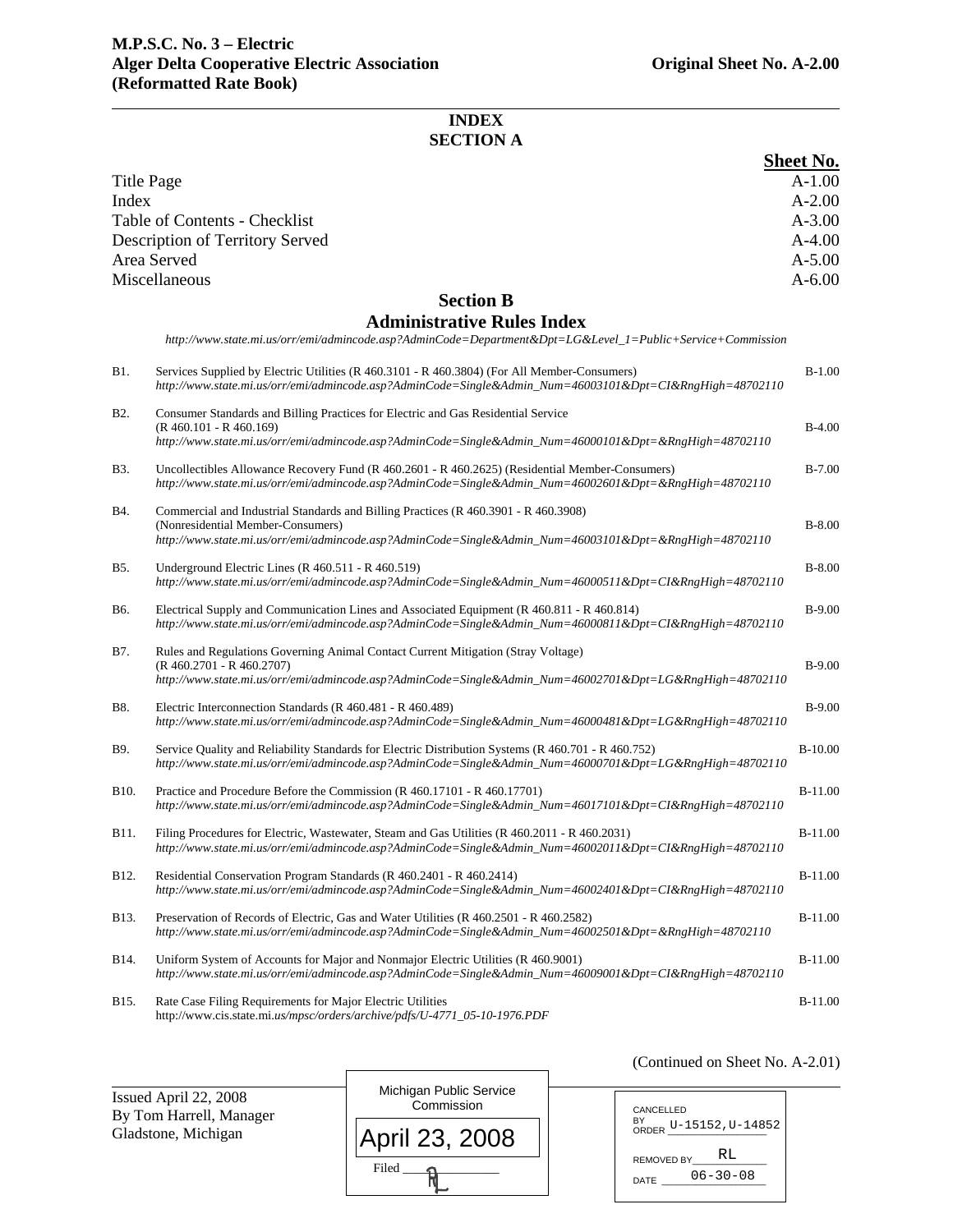# **INDEX (Continued from Sheet No. 2.04)**

# **SECTION D RATE SCHEDULES**

#### **Sheet No.**

| <b>Power Supply Cost Recovery Clause</b>                     | $D-1.00$  |
|--------------------------------------------------------------|-----------|
| <b>Requirements for Pole Attachments</b>                     | $D-2.00$  |
| Requirements for Operation of Parallel Generation Facilities | $D-3.00$  |
| Schedule A – Farm and Home Service                           | $D-4.00$  |
| Schedule AS – Seasonal Residential Service                   | $D-5.00$  |
| Schedule B – Commercial and Small Power Service              | $D-6.00$  |
| Schedule DD – Dusk to Dawn Lighting Service                  | $D-7.00$  |
| Schedule LP – Large Power                                    | $D-8.00$  |
| Schedule LP-C – Large Power Service Rate – Choice            | $D-9.00$  |
| Schedule SL – Street Lighting Service                        | $D-10.00$ |
| <b>Net Metering Program</b>                                  | $D-11.00$ |
|                                                              |           |

Issued April 22, 2008 By Tom Harrell, Manager Gladstone, Michigan

Michigan Public Service **Commission**  $Filed$   $\longrightarrow$ April 23, 2008

CANCELLED BY<br>ORDER U-15813,U-15152 REMOVED BY\_ DATE 05-18-09 RL

(Continued on Sheet No. A-2.06)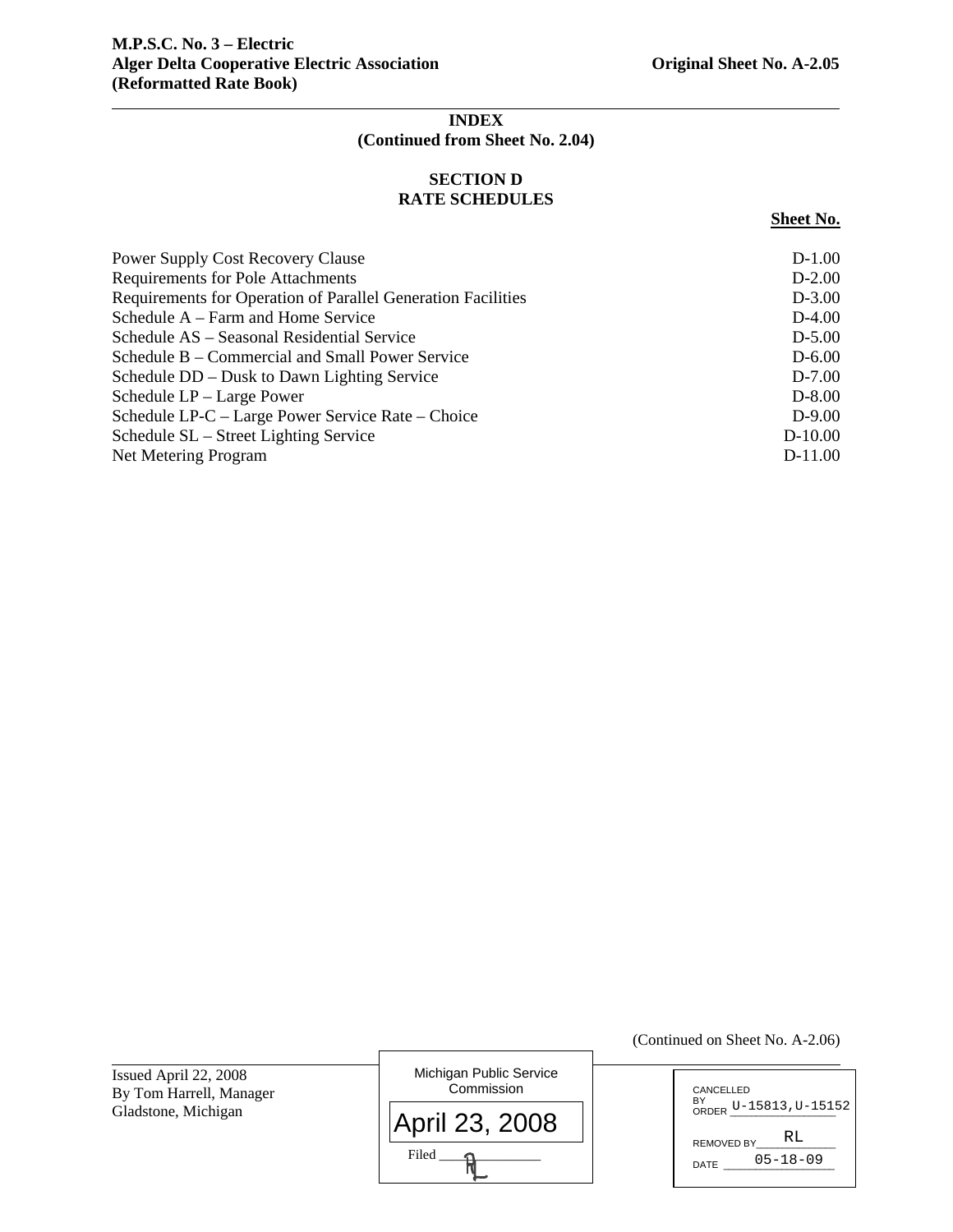l

# **TABLE OF CONTENTS – CHECK LIST**

Original Sheet No. A-1.00 October 10, 2007 First Revised Sheet No. A-2.00 May 21, 2008 Original Sheet No. A-2.01 October 10, 2007 Original Sheet No. A-2.02 October 10, 2007 Original Sheet No. A-2.03 October 10, 2007 Original Sheet No. A-2.04 October 10, 2007 **First Revised** Sheet No. A-2.05 **May 18, 2009**  Original Sheet No. A-2.06 October 10, 2007 **Fourth** Revised Sheet No. A-3.00 **May 18, 2009** Original Sheet No. A-3.01 October 10, 2007 **Third** Revised Sheet No. A-3.02 **May 18, 2009**  Original Sheet No. A-3.03 October 10, 2007 Original Sheet No. A-4.00 October 10, 2007 Original Sheet No. A-5.00 October 10, 2007 Original Sheet No. A-6.00 October 10, 2007 First Revised Sheet No. B-1.00 May 21, 2008 Original Sheet No. B-2.00 October 10, 2007 Original Sheet No. B-3.00 October 10, 2007 Original Sheet No. B-4.00 October 10, 2007 Original Sheet No. B-5.00 October 10, 2007 Original Sheet No. B-6.00 October 10, 2007 Original Sheet No. B-7.00 October 10, 2007 First Revised Sheet No. B-8.00 May 21, 2008 First Revised Sheet No. B-9.00 May 21, 2008 First Revised Sheet No. B-10.00 May 21, 2008 First Revised Sheet No. B-11.00 May 21, 2008 Original Sheet No. B-12.00 May 21, 2008 Original Sheet No. B-13.00 May 21, 2008

Sheet No. Sheet Effective Date

Issued: **May 18, 2009** By Tom Harrell, Manager Gladstone, Michigan

l

| Michigan Public Service<br>Commission |
|---------------------------------------|
| May 18, 2009                          |
| Filed                                 |

(Continued on Sheet No. A-3.01)

| CANCELLED<br>BY<br>ORDER U-15787, U-15152 |  |
|-------------------------------------------|--|
| RT.<br><b>REMOVED BY</b>                  |  |
| $06 - 23 - 09$<br>DATE                    |  |
|                                           |  |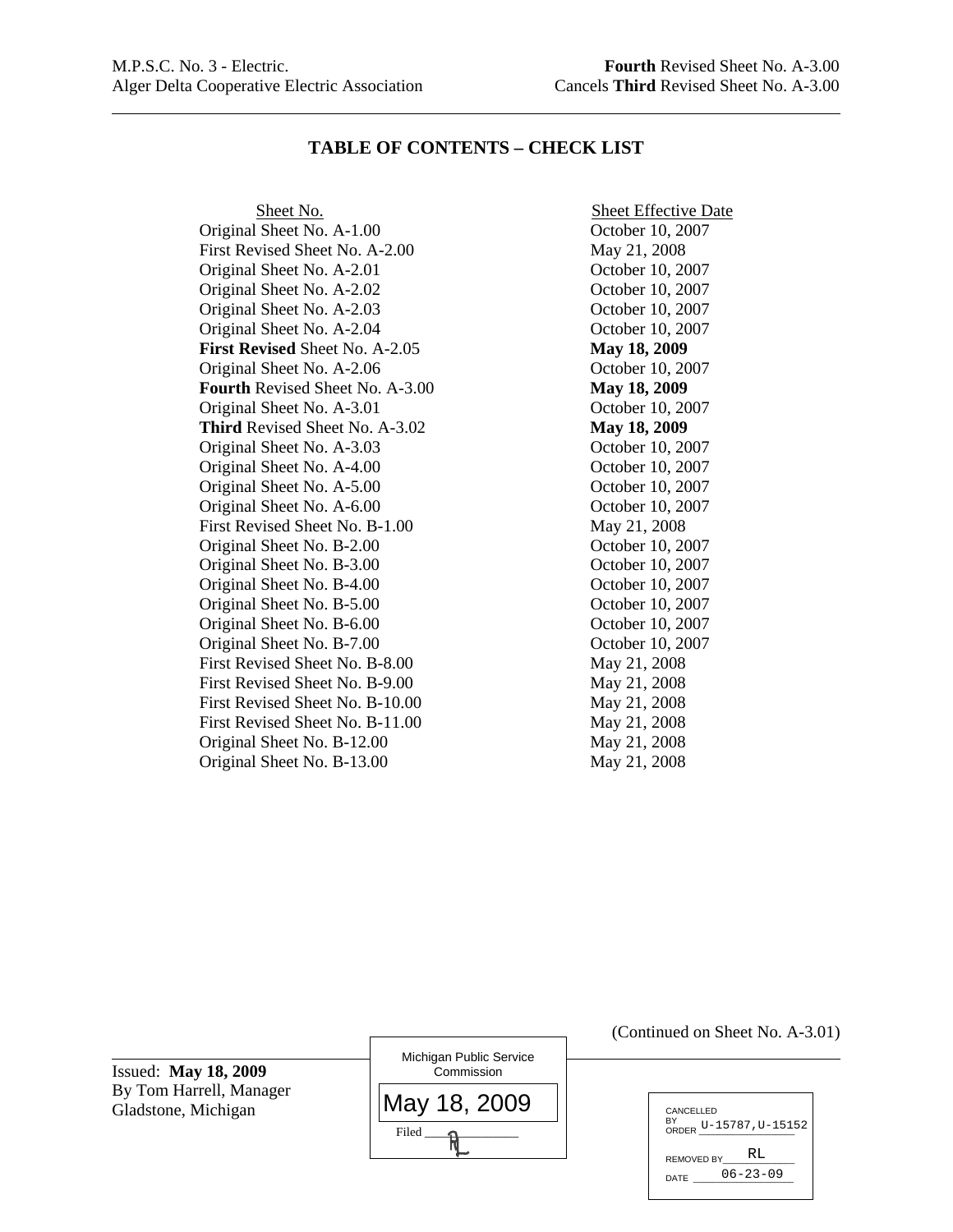#### **TABLE OF CONTENTS – CHECK LIST**

Original Sheet No. A-1.00 October 10, 2007 First Revised Sheet No. A-2.00 May 21, 2008 Original Sheet No. A-2.01 October 10, 2007 Original Sheet No. A-2.02 October 10, 2007 Original Sheet No. A-2.03 October 10, 2007 Original Sheet No. A-2.04 October 10, 2007 Original Sheet No. A-2.05 October 10, 2007 Original Sheet No. A-2.06 October 10, 2007 **Third** Revised Sheet No. A-3.00 **January 27, 2009**  Original Sheet No. A-3.01 October 10, 2007 **Second** Revised Sheet No. A-3.02 **January 27, 2009**  Original Sheet No. A-3.03 October 10, 2007 Original Sheet No. A-4.00 October 10, 2007 Original Sheet No. A-5.00 October 10, 2007 Original Sheet No. A-6.00 October 10, 2007 First Revised Sheet No. B-1.00 May 21, 2008 Original Sheet No. B-2.00 October 10, 2007 Original Sheet No. B-3.00 October 10, 2007 Original Sheet No. B-4.00 October 10, 2007 Original Sheet No. B-5.00 October 10, 2007 Original Sheet No. B-6.00 October 10, 2007 Original Sheet No. B-7.00 October 10, 2007 First Revised Sheet No. B-8.00 May 21, 2008 First Revised Sheet No. B-9.00 May 21, 2008 First Revised Sheet No. B-10.00 May 21, 2008 First Revised Sheet No. B-11.00 May 21, 2008 Original Sheet No. B-12.00 May 21, 2008 Original Sheet No. B-13.00 May 21, 2008

Sheet No. Sheet Effective Date

| Michigan Public Service<br>Commission | (Continued on Sheet No. A-3.01)                                                         |
|---------------------------------------|-----------------------------------------------------------------------------------------|
| January 27, 2009<br>Filed             | CANCELLED<br>BY<br>ORDER U-15813, U-15152<br>RL<br>REMOVED BY<br>$05 - 18 - 09$<br>DATE |
|                                       |                                                                                         |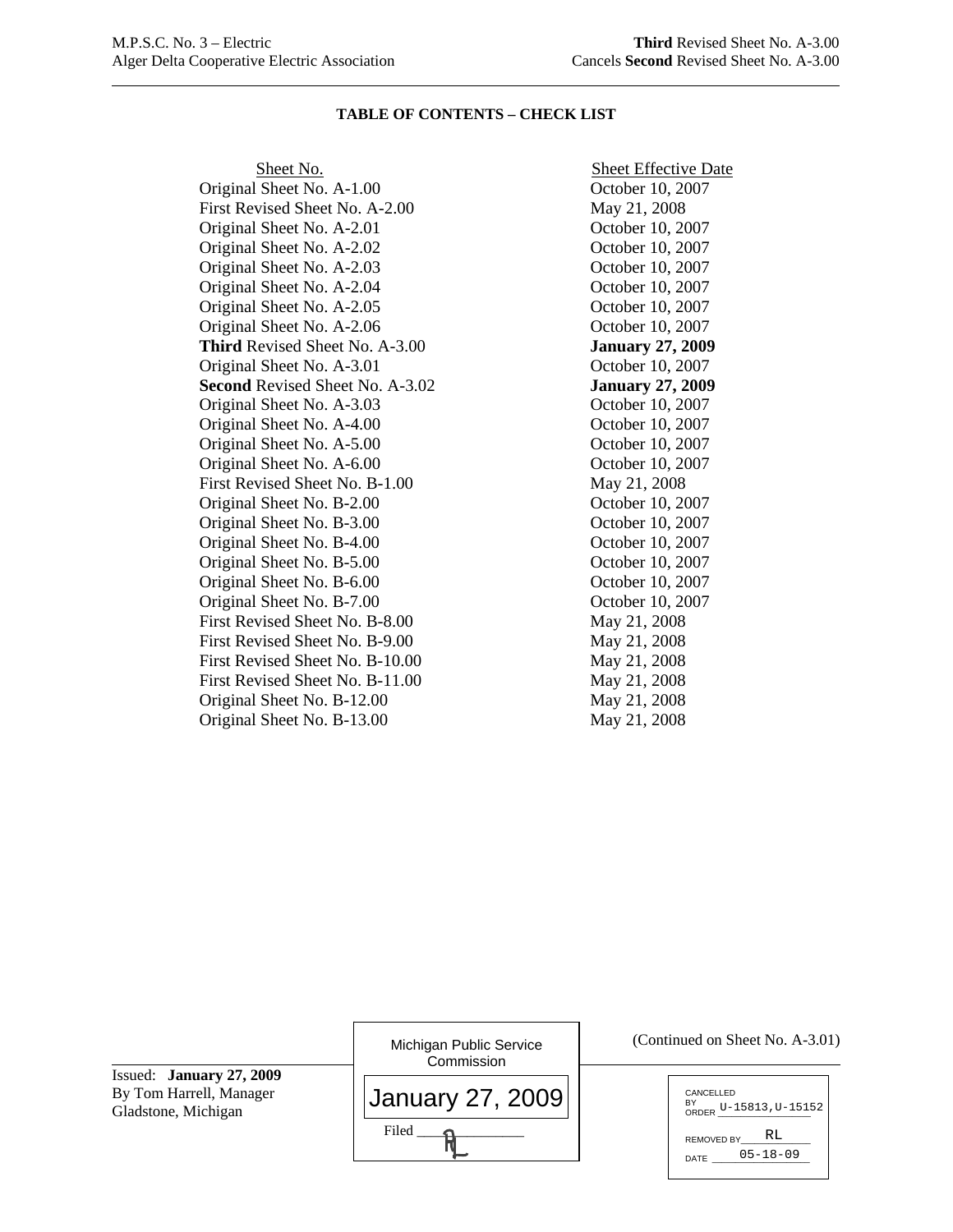### **TABLE OF CONTENTS – CHECKLIST**

Original Sheet No. A-1.00 October 10, 2007 First Revised Sheet No. A-2.00 May 21, 2008 Original Sheet No. A-2.01 October 10, 2007 Original Sheet No. A-2.02 October 10, 2007 Original Sheet No. A-2.03 October 10, 2007 Original Sheet No. A-2.04 October 10, 2007 Original Sheet No. A-2.05 October 10, 2007 Original Sheet No. A-2.06 October 10, 2007 **Second** Revised Sheet No. A-3.00 **January 9, 2009**  Original Sheet No. A-3.01 October 10, 2007 **First Revised** Sheet No. A-3.02 **January 9, 2009**  Original Sheet No. A-3.03 October 10, 2007 Original Sheet No. A-4.00 October 10, 2007 Original Sheet No. A-5.00 October 10, 2007 Original Sheet No. A-6.00 October 10, 2007 First Revised Sheet No. B-1.00 May 21, 2008 Original Sheet No. B-2.00 October 10, 2007 Original Sheet No. B-3.00 October 10, 2007 Original Sheet No. B-4.00 October 10, 2007 Original Sheet No. B-5.00 October 10, 2007 Original Sheet No. B-6.00 October 10, 2007 Original Sheet No. B-7.00 October 10, 2007 First Revised Sheet No. B-8.00 May 21, 2008 First Revised Sheet No. B-9.00 May 21, 2008 First Revised Sheet No. B-10.00 May 21, 2008 First Revised Sheet No. B-11.00 May 21, 2008 Original Sheet No. B-12.00 May 21, 2008 Original Sheet No. B-13.00 May 21, 2008

Sheet No. Sheet Effective Date

Issued: January 9, 2009 By Tom Harrell, Manager Gladstone, Michigan

l

| Michigan Public Service<br>Commission |
|---------------------------------------|
| January 12, 2009                      |
| Filed                                 |

#### (Continued on Sheet No. A.3.01)

| U-15009-R<br>CANCELLED       |
|------------------------------|
| BY<br>ORDER U-15665, U-15152 |
| RT.<br>REMOVED BY            |
| $01 - 27 - 09$<br>DATE       |
|                              |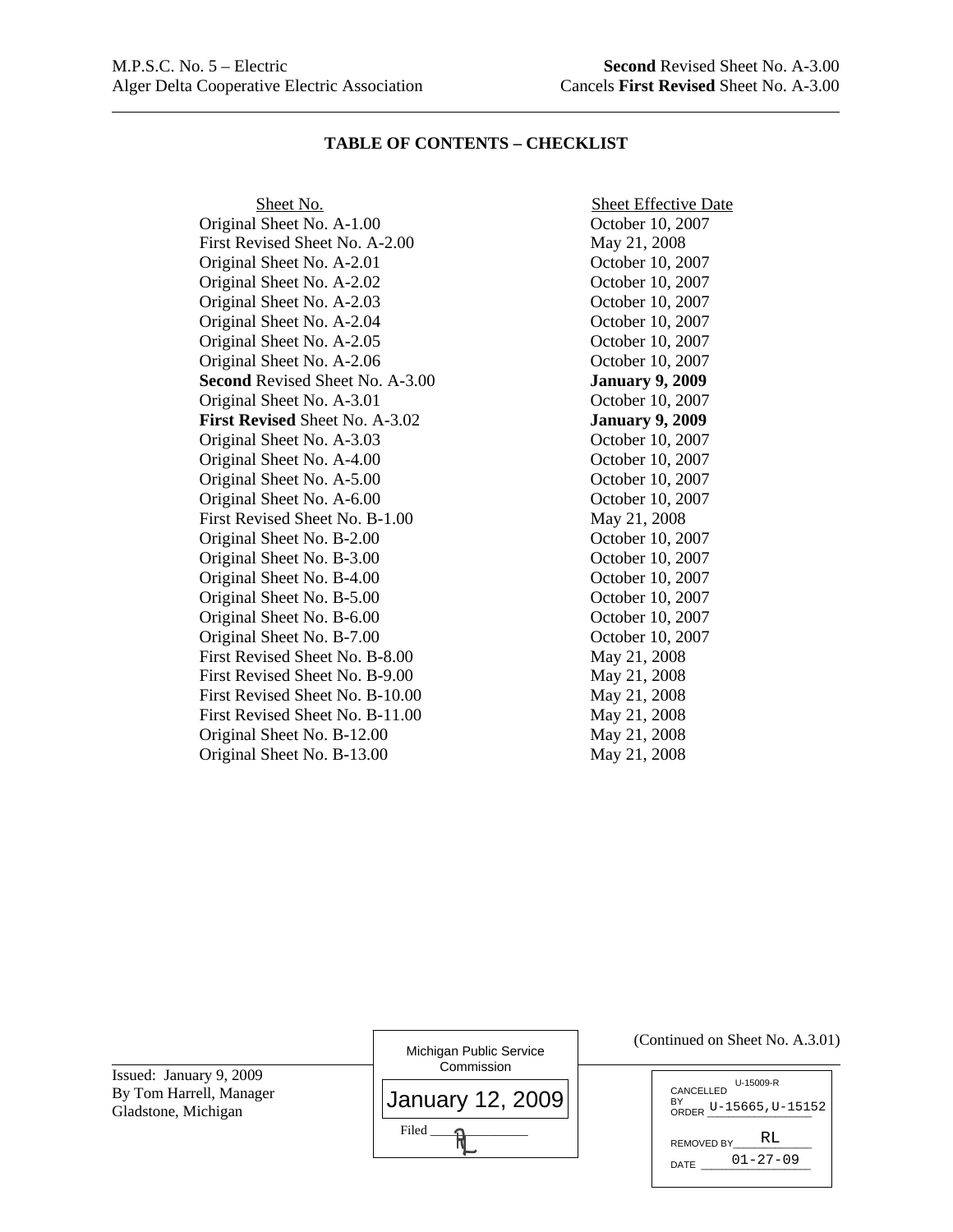### **TABLE OF CONTENTS – CHECKLIST**

**First Revised** Sheet No. A-2.00 **May 21, 2008**  Original Sheet No. A-2.01 October 10, 2007 Original Sheet No. A-2.02 October 10, 2007 Original Sheet No. A-2.03 October 10, 2007 Original Sheet No. A-2.04 October 10, 2007 Original Sheet No. A-2.05 October 10, 2007 Original Sheet No. A-2.06 October 10, 2007 **First Revised** Sheet No. A-3.00 **May 21, 2008**  Original Sheet No. A-3.01 October 10, 2007 Original Sheet No. A-3.02 October 10, 2007 Original Sheet No. A-3.03 October 10, 2007 Original Sheet No. A-4.00 October 10, 2007 Original Sheet No. A-5.00 October 10, 2007 Original Sheet No. A-6.00 October 10, 2007 **First Revised** Sheet No. B-1.00 **May 21, 2008**  Original Sheet No. B-2.00 October 10, 2007 Original Sheet No. B-3.00 October 10, 2007 Original Sheet No. B-4.00 October 10, 2007 Original Sheet No. B-5.00 October 10, 2007 Original Sheet No. B-6.00 October 10, 2007 Original Sheet No. B-7.00 October 10, 2007 **First Revised** Sheet No. B-8.00 **May 21, 2008 First Revised** Sheet No. B-9.00 **May 21, 2008 First Revised** Sheet No. B-10.00 **May 21, 2008 First Revised** Sheet No. B-11.00 **May 21, 2008 Original Sheet No. B-12.00 May 21, 2008 Original Sheet No. B-13.00 May 21, 2008** 

#### **Sheet No.** Sheet Effective Date

Original Sheet No. A-1.00 October 10, 2007

Issued **June 30, 2008**  By Tom Harrell, Manager Gladstone, Michigan

Michigan Public Service **Commission**  $Filed$   $\longrightarrow$ June 30, 2008 (Continued on Sheet No. A-3.01)

| CANCELLED<br>$\frac{BY}{ORDER}$ U-15665, U-15152 |  |
|--------------------------------------------------|--|
| RT.<br>REMOVED BY<br>$01 - 12 - 09$<br>DATE      |  |
|                                                  |  |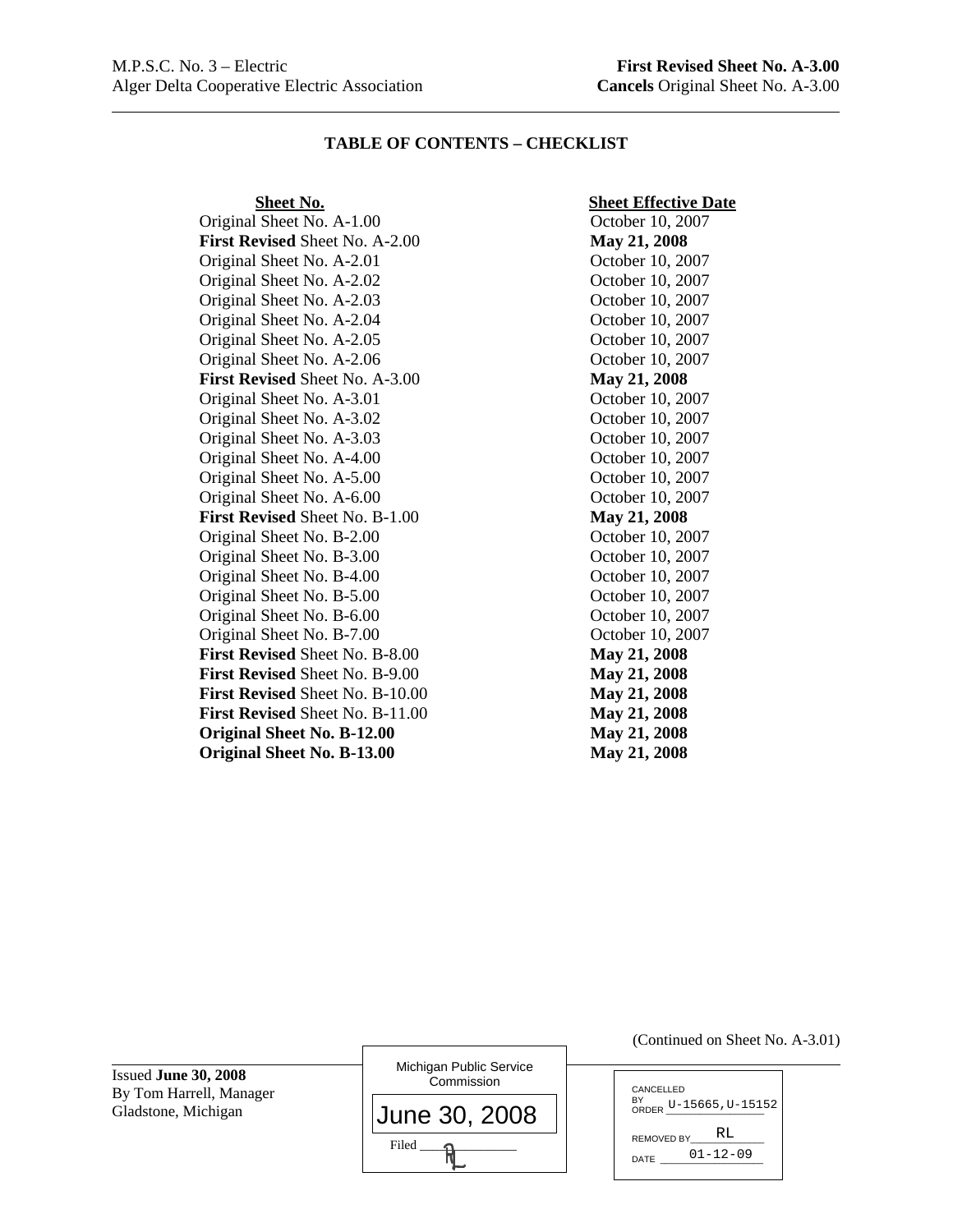### **TABLE OF CONTENTS – CHECKLIST**

Original Sheet No. A-2.00 October 10, 2007 Original Sheet No. A-2.01 October 10, 2007 Original Sheet No. A-2.02 October 10, 2007 Original Sheet No. A-2.03 October 10, 2007 Original Sheet No. A-2.04 October 10, 2007 Original Sheet No. A-2.05 October 10, 2007 Original Sheet No. A-2.06 October 10, 2007 Original Sheet No. A-3.00 October 10, 2007 Original Sheet No. A-3.01 October 10, 2007 Original Sheet No. A-3.02 October 10, 2007 Original Sheet No. A-3.03 October 10, 2007 Original Sheet No. A-4.00 October 10, 2007 Original Sheet No. A-5.00 October 10, 2007 Original Sheet No. A-6.00 October 10, 2007 Original Sheet No. B-1.00 October 10, 2007 Original Sheet No. B-2.00 October 10, 2007 Original Sheet No. B-3.00 October 10, 2007 Original Sheet No. B-4.00 October 10, 2007 Original Sheet No. B-5.00 October 10, 2007 Original Sheet No. B-6.00 October 10, 2007 Original Sheet No. B-7.00 October 10, 2007 Original Sheet No. B-8.00 October 10, 2007 Original Sheet No. B-9.00 October 10, 2007 Original Sheet No. B-10.00 October 10, 2007 Original Sheet No. B-11.00 October 10, 2007

#### **Sheet No.** Sheet Effective Date

Original Sheet No. A-1.00 October 10, 2007

Issued April 22, 2008 By Tom Harrell, Manager Gladstone, Michigan

| Michigan Public Service<br>Commission |
|---------------------------------------|
| April 23, 2008                        |
| Filed                                 |

| CANCELLED                    |
|------------------------------|
| BY<br>ORDER U-15152, U-14852 |
|                              |
| RT.<br>REMOVED BY            |
|                              |
| 06-30-08<br>DATE             |
|                              |

(Continued on Sheet No. A-3.01)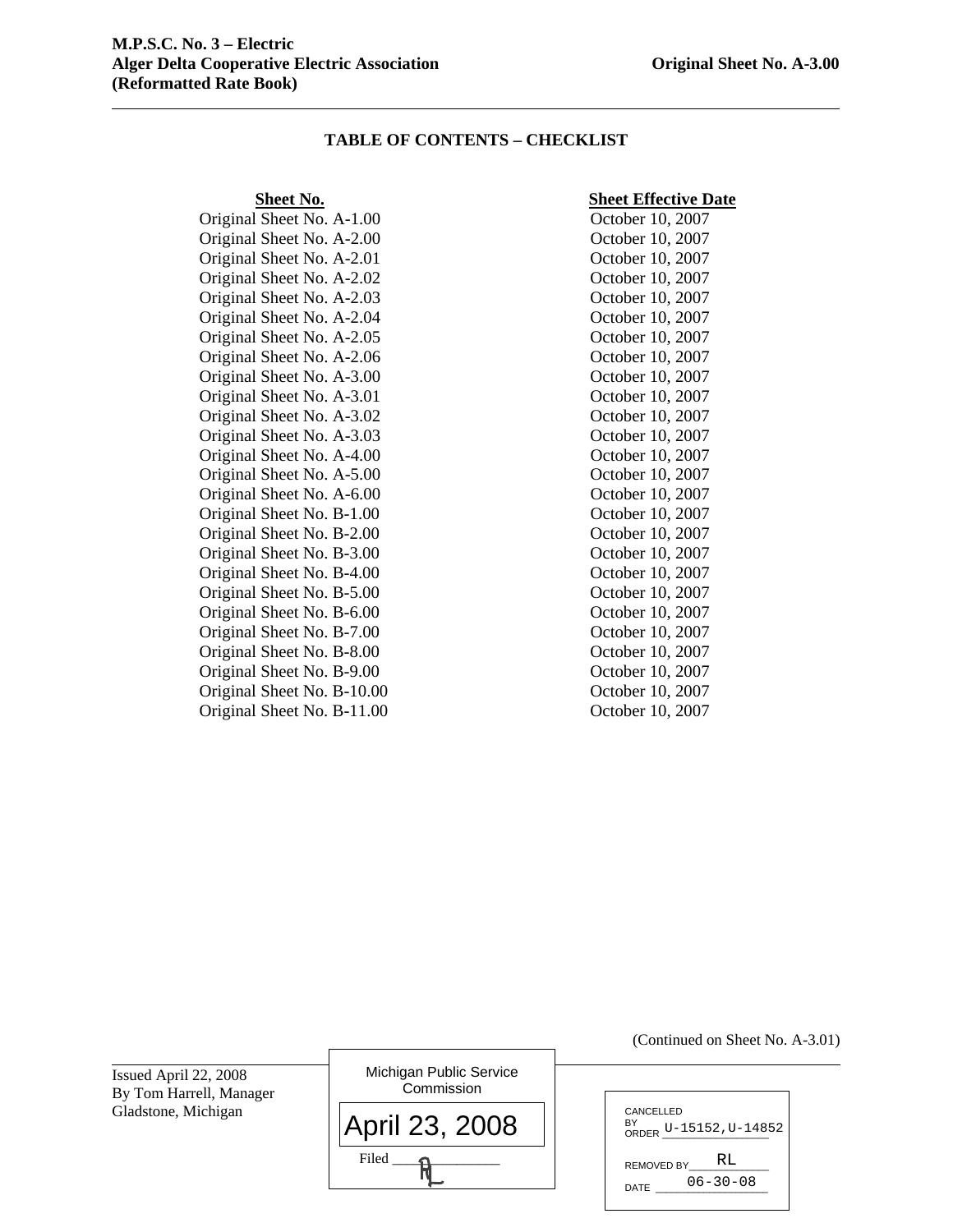$\overline{a}$ 

## **TABLE OF CONTENTS – CHECK LIST (Continued from Sheet No. A-3.01)**

Original Sheet No. D-1.00 October 10, 2007 Sheet No. D-1.01 First Revised Sheet No. D-1.02 January 9, 2009 **Original Sheet No. D-1.03 July 1, 2009**  Original Sheet No. D-2.00 October 10, 2007 Original Sheet No. D-3.00 October 10, 2007 Original Sheet No. D-3.01 October 10, 2007 Original Sheet No. D-3.02 October 10, 2007 **Second** Revised Sheet No. D-4.00 **July 1, 2009**  Original Sheet No. D-4.01 October 10, 2007 **Second** Revised Sheet No. D-5.00 **July 1, 2009 First Revised** Sheet No. D-5.01 **July 1, 2009 Second** Revised Sheet No. D-6.00 **July 1, 2009** Original Sheet No. D-6.01 October 10, 2007 First Revised Sheet No. D-7.00 January 27, 2009 First Revised Sheet No. D-7.01 January 27, 2009 **Second** Revised Sheet No. D-8.00 **July 1, 2009** Original Sheet No. D-8.01 October 10, 2007 Original Sheet No. D-8.02 October 10, 2007 Original Sheet No. D-9.00 October 10, 2007 **First Revised** Sheet No. D-9.01 **July 1, 2009 First Revised** Sheet No. D-9.02 **July 1, 2009** Original Sheet No. D-9.03 October 10, 2007 First Revised Sheet No. D-10.00 January 27, 2009 First Revised Sheet No. D-10.01 January 27, 2009 Original Sheet No. D-10.02 January 27, 2009 Original Sheet No. D-11.00 October 10, 2007 Original Sheet No. D-11.01 October 10, 2007 Original Sheet No. D-11.02 October 10, 2007

# **Sheet No.** Sheet Effective Date

|                                                        | Michigan Public Service<br>Commission | (Continued on Sheet No. A-3.03)                                                       |
|--------------------------------------------------------|---------------------------------------|---------------------------------------------------------------------------------------|
| <b>Issued:</b> May 18, 2009<br>By Tom Harrell, Manager | May 18, 2009                          | CANCELLED                                                                             |
| Gladstone, Michigan                                    | Filed                                 | $O$ RDER U-15787, U-15152<br>RL<br><b>REMOVED BY</b><br>$06 - 23 - 09$<br><b>DATE</b> |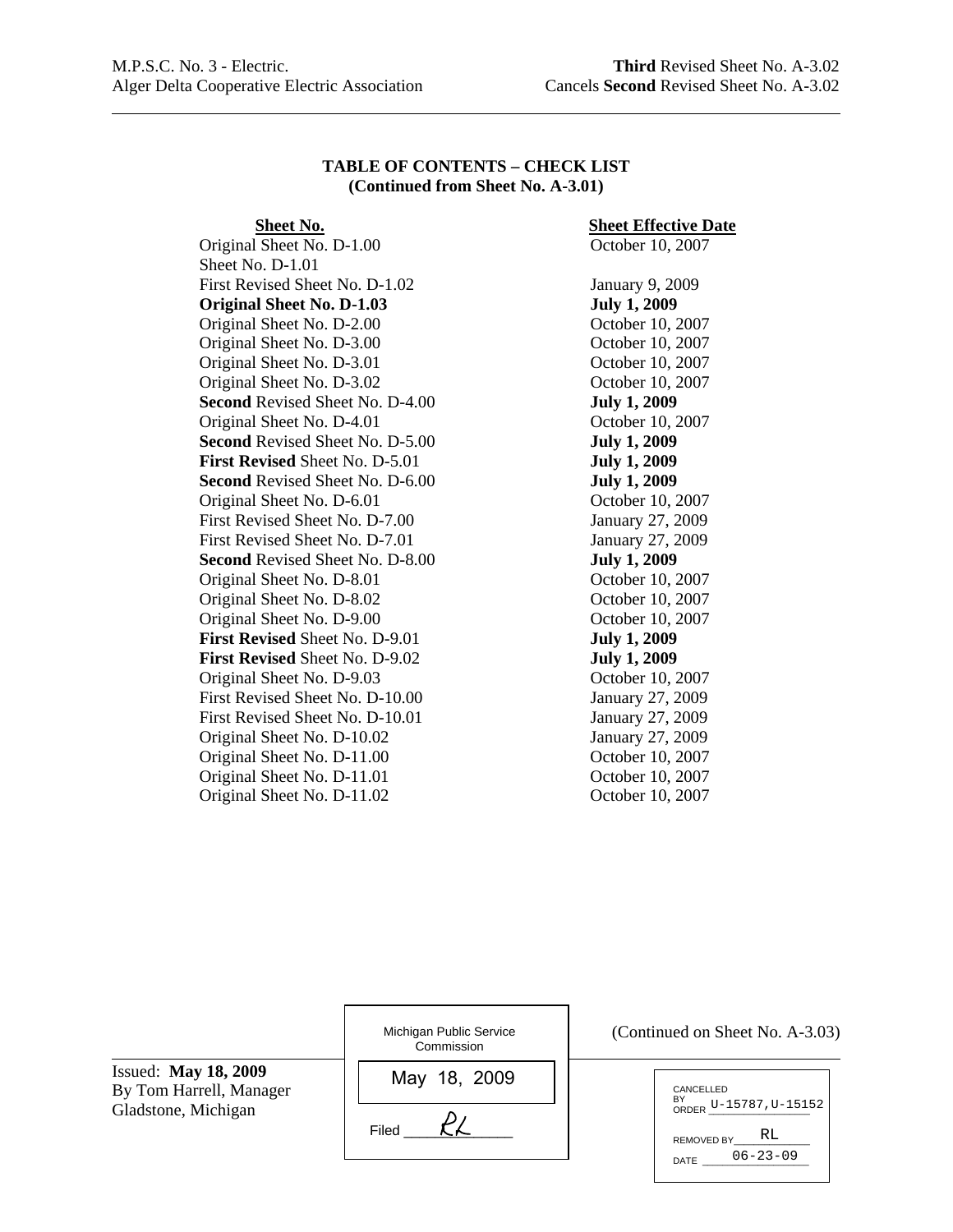#### **TABLE OF CONTENTS – CHECK LIST (Continued from Sheet No. A-3.01)**

Original Sheet No. D-1.00 October 10, 2007 Sheet No. D-1.01 First Revised Sheet No. D-1.02 January 9, 2009 Original Sheet No. D-2.00 October 10, 2007 Original Sheet No. D-3.00 October 10, 2007 Original Sheet No. D-3.01 October 10, 2007 Original Sheet No. D-3.02 October 10, 2007 **First Revised** Sheet No. D-4.00 **January 27, 2009**  Original Sheet No. D-4.01 October 10, 2007 **First Revised** Sheet No. D-5.00 **January 27, 2009** Original Sheet No. D-5.01 October 10, 2007 **First Revised** Sheet No. D-6.00 **January 27, 2009** Original Sheet No. D-6.01 October 10, 2007 **First Revised** Sheet No. D-7.00 **January 27, 2009 First Revised** Sheet No. D-7.01 **January 27, 2009 First Revised** Sheet No. D-8.00 **January 27, 2009** Original Sheet No. D-8.01 October 10, 2007 Original Sheet No. D-8.02 October 10, 2007 Original Sheet No. D-9.00 October 10, 2007 Original Sheet No. D-9.01 October 10, 2007 Original Sheet No. D-9.02 October 10, 2007 Original Sheet No. D-9.03 October 10, 2007 **First Revised** Sheet No. D-10.00 **January 27, 2009 First Revised** Sheet No. D-10.01 **January 27, 2009 Original Sheet No. D-10.02 January 27, 2009** Original Sheet No. D-11.00 October 10, 2007 Original Sheet No. D-11.01 October 10, 2007 Original Sheet No. D-11.02 October 10, 2007

# **Sheet No.** Sheet Effective Date

Issued: **January 27, 2009** By Tom Harrell, Manager Gladstone, Michigan

 $\overline{a}$ 

| Michigan Public Service<br>Commission |
|---------------------------------------|
| <b>January 27, 2009</b>               |
| Filed                                 |

| CANCELLED<br>BY<br>ORDER U-15813, U-15152 |
|-------------------------------------------|
| RT.<br>REMOVED BY                         |
| $05 - 18 - 09$<br>DATE                    |
|                                           |

(Continued on Sheet No. A-3.03)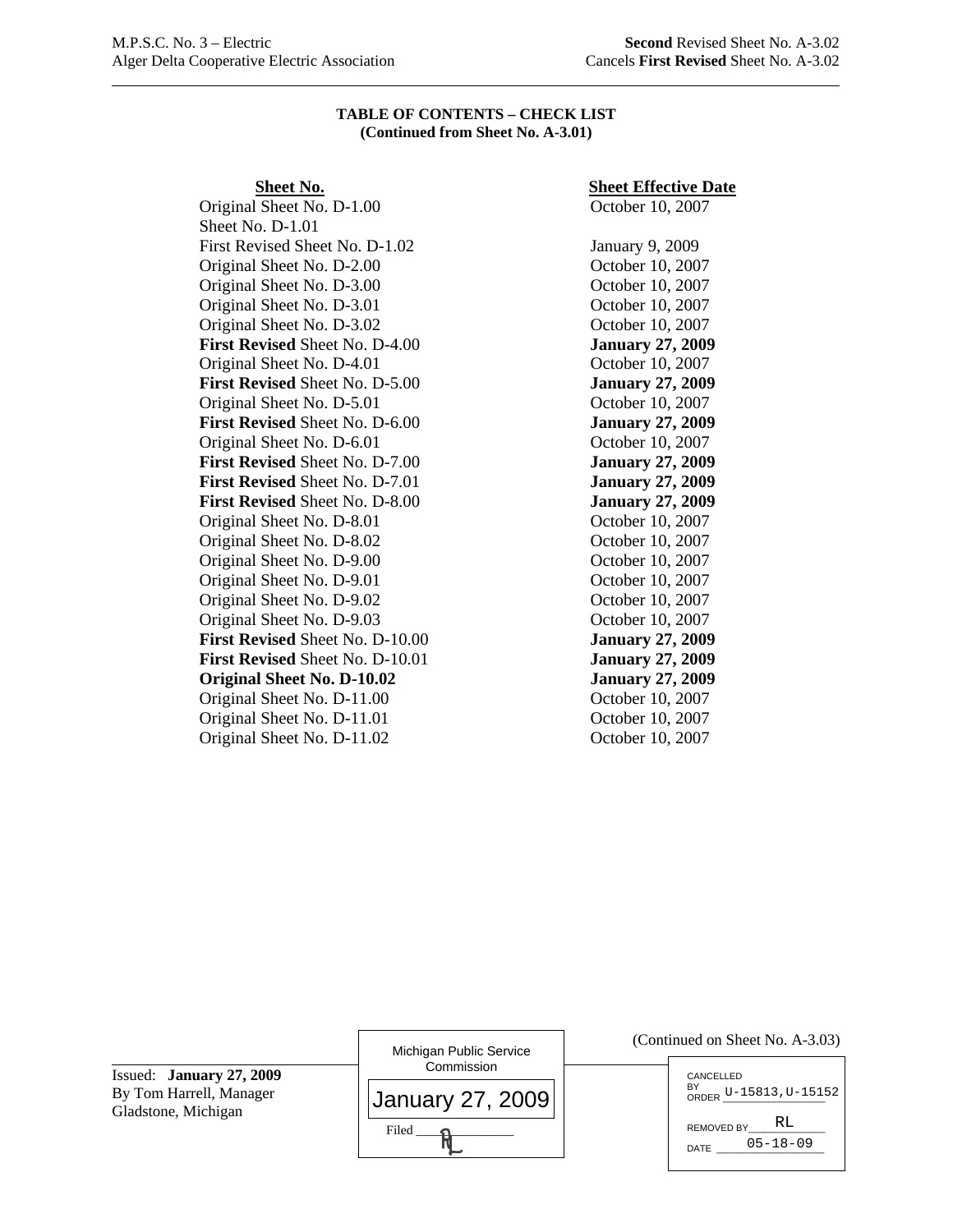l

## **TABLE OF CONTENTS – CHECKLIST (Continued from Sheet No. A-3.01)**

Sheet No. D-1.01 **First Revised** Sheet No. D-1.02 **January 9, 2009**  Original Sheet No. D-2.00 October 10, 2007 Original Sheet No. D-3.00 October 10, 2007 Original Sheet No. D-3.01 October 10, 2007 Original Sheet No. D-3.02 October 10, 2007 Original Sheet No. D-4.00 October 10, 2007 Original Sheet No. D-4.01 October 10, 2007 Original Sheet No. D-5.00 October 10, 2007 Original Sheet No. D-5.01 October 10, 2007 Original Sheet No. D-6.00 October 10, 2007 Original Sheet No. D-6.01 October 10, 2007 Original Sheet No. D-7.00 October 10, 2007 Original Sheet No. D-7.01 October 10, 2007 Original Sheet No. D-8.00 October 10, 2007 Original Sheet No. D-8.01 October 10, 2007 Original Sheet No. D-8.02 October 10, 2007 Original Sheet No. D-9.00 October 10, 2007 Original Sheet No. D-9.01 October 10, 2007 Original Sheet No. D-9.02 October 10, 2007 Original Sheet No. D-9.03 October 10, 2007 Original Sheet No. D-10.00 October 10, 2007 Original Sheet No. D-10.01 October 10, 2007 Original Sheet No. D-11.00 October 10, 2007 Original Sheet No. D-11.01 October 10, 2007 Original Sheet No. D-11.02 October 10, 2007

# **Sheet No.** Sheet Effective Date

Original Sheet No. D-1.00 October 10, 2007

|                                                                           | Michigan Public Service        | (Continued on Sheet No. A.3.03)                        |
|---------------------------------------------------------------------------|--------------------------------|--------------------------------------------------------|
| Issued: January 9, 2009<br>By Tom Harrell, Manager<br>Gladstone, Michigan | Commission<br>January 12, 2009 | U-15009-R<br>CANCELLED<br>BY<br>ORDER U-15665, U-15152 |
|                                                                           | Filed                          | RL<br><b>REMOVED BY</b><br>$01 - 27 - 09$<br>DATE      |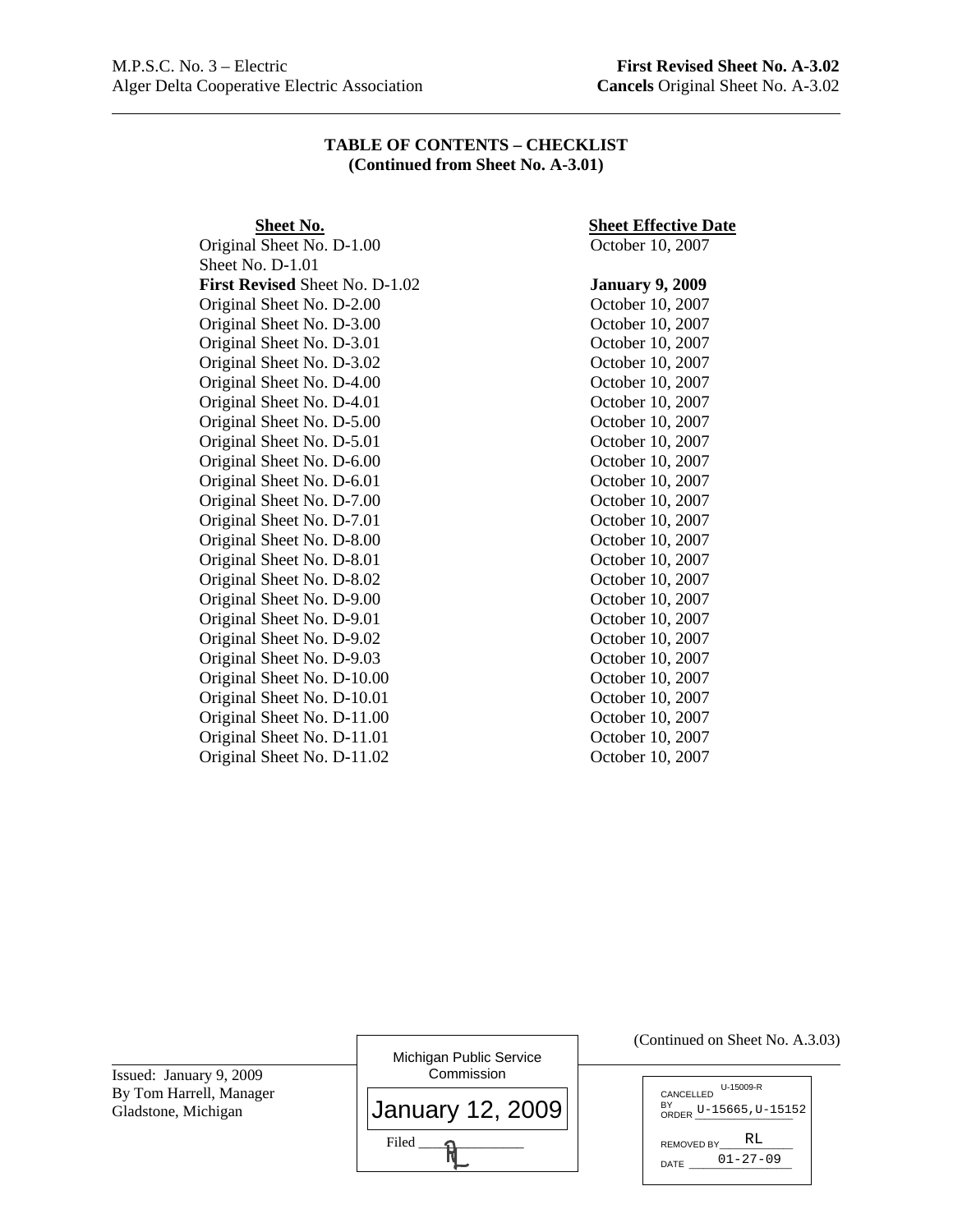## **TABLE OF CONTENTS – CHECKLIST (Continued from Sheet No. A-3.01)**

Original Sheet No. D-1.00 October 10, 2007 Sheet No. D-1.01 Original Sheet No. D-1.02 October 10, 2007 Original Sheet No. D-2.00 October 10, 2007 Original Sheet No. D-3.00 October 10, 2007 Original Sheet No. D-3.01 October 10, 2007 Original Sheet No. D-3.02 October 10, 2007 Original Sheet No. D-4.00 October 10, 2007 Original Sheet No. D-4.01 October 10, 2007 Original Sheet No. D-5.00 October 10, 2007 Original Sheet No. D-5.01 October 10, 2007 Original Sheet No. D-6.00 October 10, 2007 Original Sheet No. D-6.01 October 10, 2007 Original Sheet No. D-7.00 October 10, 2007 Original Sheet No. D-7.01 October 10, 2007 Original Sheet No. D-8.00 October 10, 2007 Original Sheet No. D-8.01 October 10, 2007 Original Sheet No. D-8.02 October 10, 2007 Original Sheet No. D-9.00 October 10, 2007 Original Sheet No. D-9.01 October 10, 2007 Original Sheet No. D-9.02 October 10, 2007 Original Sheet No. D-9.03 October 10, 2007 Original Sheet No. D-10.00 October 10, 2007 Original Sheet No. D-10.01 October 10, 2007 Original Sheet No. D-11.00 October 10, 2007 Original Sheet No. D-11.01 October 10, 2007 Original Sheet No. D-11.02 October 10, 2007

## **Sheet No.** Sheet Effective Date

|                                                  |                                       | (Continued on Sheet No. A-3.03)                          |
|--------------------------------------------------|---------------------------------------|----------------------------------------------------------|
| Issued April 22, 2008<br>By Tom Harrell, Manager | Michigan Public Service<br>Commission |                                                          |
| Gladstone, Michigan                              | April 23, 2008                        | CANCELLED<br>BY<br>ORDER U-15665, U-15152,               |
|                                                  | Filed                                 | RL<br><b>REMOVED BY</b><br>$01 - 12 - 09$<br><b>DATE</b> |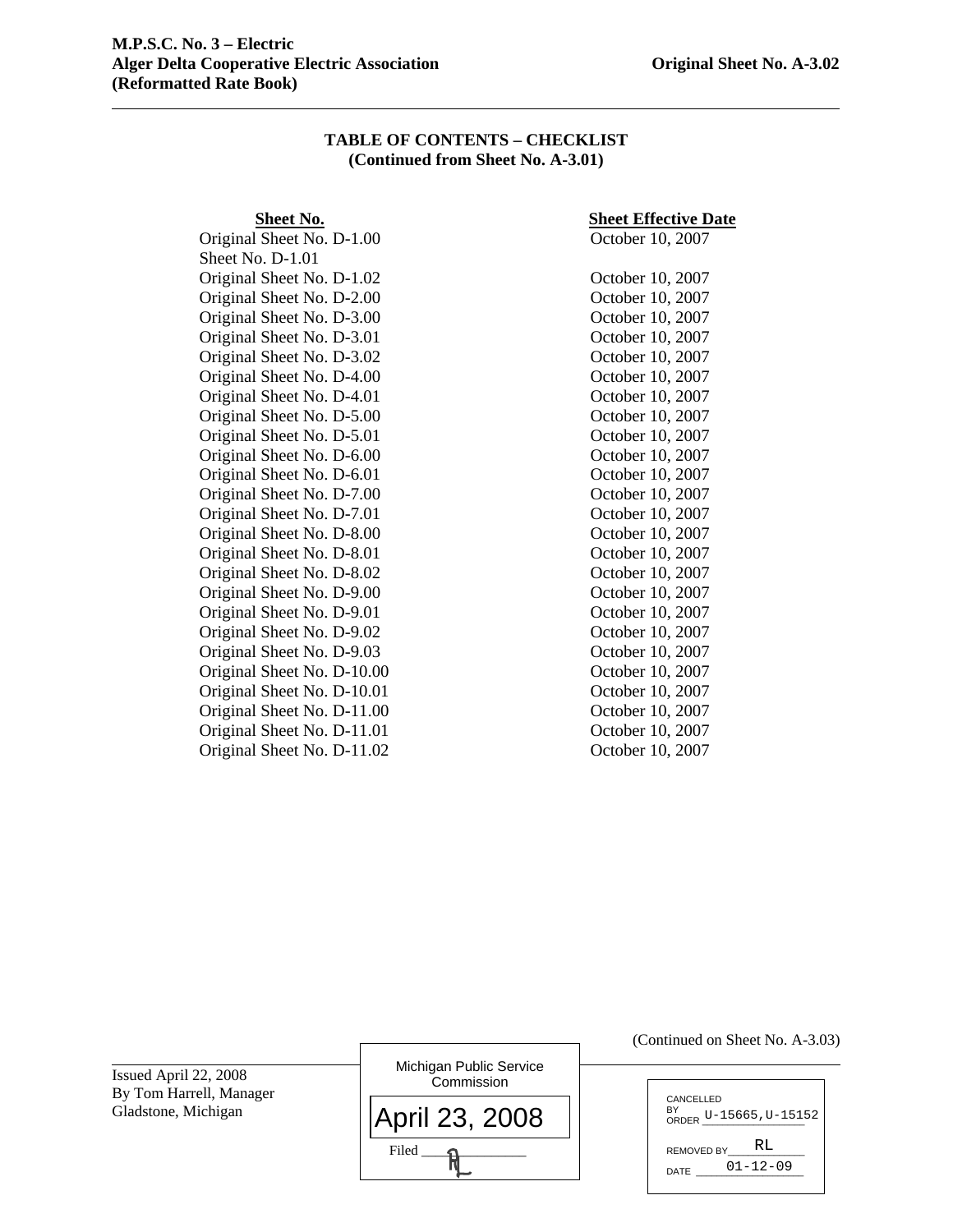# **SECTION B ADMINISTRATIVE RULES INDEX**

### B1. SERVICES SUPPLIED BY ELECTRIC UTILITIES (R 460.3101 - R 460.3804) (FOR ALL CUSTOMERS)

*http://www.state.mi.us/orr/emi/admincode.asp?AdminCode=Single&Admin\_Num=46003101&D pt=&RngHigh=48702110* 

- PART 1. GENERAL PROVISIONS
- R 460.3101 Applicability; purpose; modification; adoption of rules and regulations by utility. R 460.3102 Definitions.
- PART 2. RECORDS AND REPORTS
- R 460.3201 Records; location; examination.
- R 460.3202 Records; preservation.
- R 460.3203 Documents and information; required submission.
- PART 3. METER REQUIREMENTS
- R 460.3301 Metered measurement of electricity required; exceptions.
- R 460.3303 Meter reading data.
- R 460.3304 Meter data collection system.
- R 460.3305 Meter multiplier.
- R 460.3306 Meter reading interval.
- R 460.3308 Standards of good practice; adoption by reference.
- PART 4. CUSTOMER RELATIONS
- R 460.3401 Customer information and service.
- R 460.3402 Customer records; retention period; content.
- R 460.3403 Metering inaccuracies; billing adjustments.
- R 460.3404 Billing errors.
- R 460.3406 Servicing utility equipment on customer's premises.
- R 460.3407 Customer complaints; investigations; records.

(Continued on Sheet No. B-2.00)

Issued April 22, 2008 Effective for service rendered on and after

 Issued under authority of the Michigan Public Service Commission dated October 9, 2007 in Case No. U-15152

CANCELLED BY<br>ORDER U-15152, U-14852 REMOVED BY DATE 06-30-08 RL

Gladstone, Michigan

l

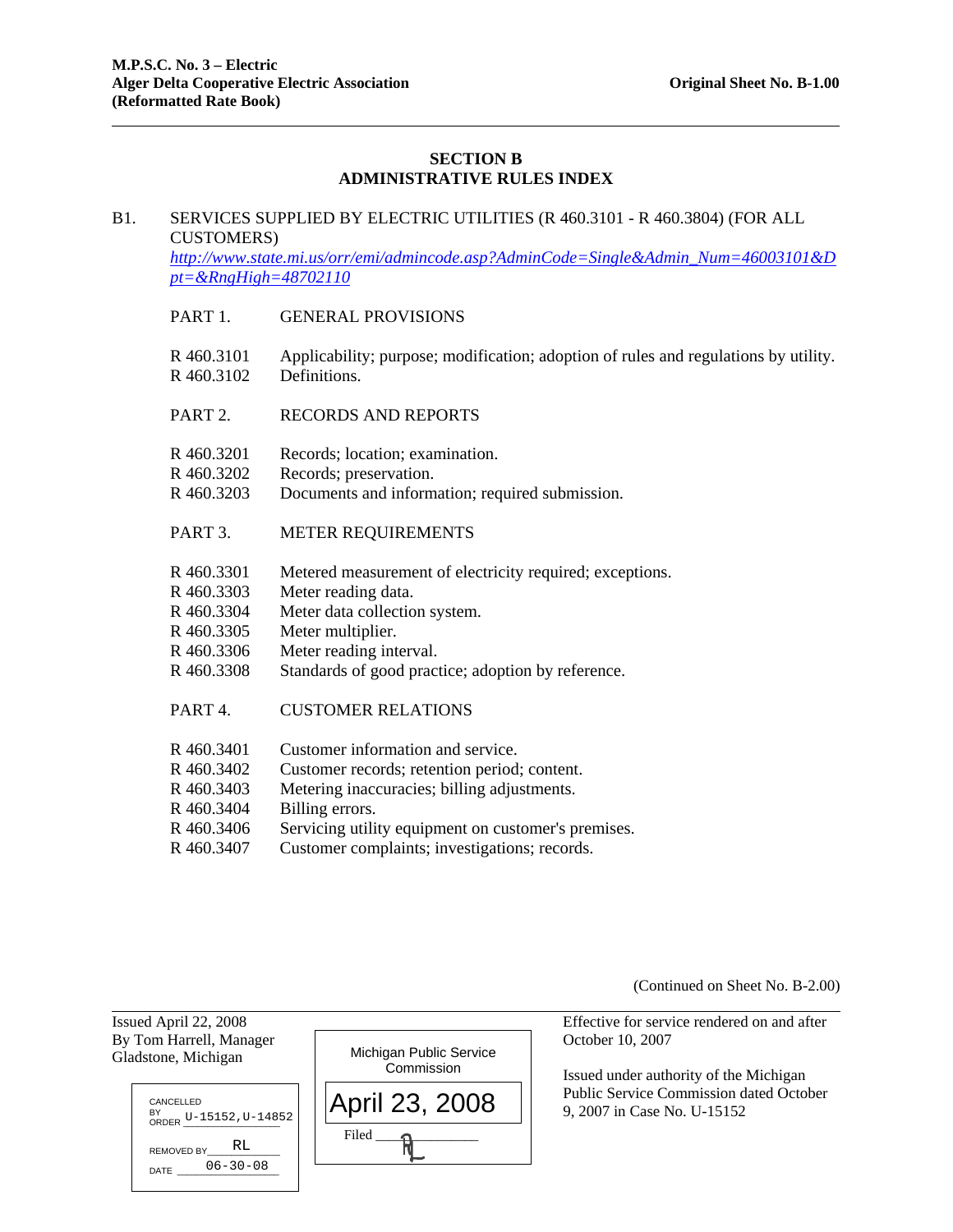#### **(Continued from Sheet No. B-7.00)**

# B4. COMMERCIAL AND INDUSTRIAL STANDARDS AND BILLING PRACTICES (R 460.3901 - R 460.3908) (NONRESIDENTIAL CUSTOMERS)

http://www.state.mi.us/orr/emi/admincode.asp?AdminCode=Single&Admin\_Num=46003101&D pt=&RngHigh=48702110

- R 460.3901 Customer deposits.
- R 460.3902 Customer bill forms for commercial and industrial customers.
- R 460.3903 Denial or shutoff of service to commercial and industrial customers.
- R 460.3904 Denial or shutoff of service to commercial and industrial customers; insufficient cause.
- R 460.3905 Discounts and late payment charges.
- R 460.3906 Delivery and payment of bills.
- R 460.3907 Transfer of unpaid balances.
- R 460.3908 Notice of shutoff.

## B5. UNDERGROUND ELECTRIC LINES (R 460.511 - R 460.519) http://www.state.mi.us/orr/emi/admincode.asp?AdminCode=Single&Admin\_Num=46000511&D pt=CI&RngHigh=48702110

| R 460.511 | Payment of difference in costs.                                                 |
|-----------|---------------------------------------------------------------------------------|
| R 460.512 | Extensions of residential distribution and service lines in the lower peninsula |
|           | mainland.                                                                       |
| R 460.513 | Extensions of commercial and industrial lines in lower peninsula mainland.      |
| R 460.514 | Costs in case of special conditions.                                            |

- R 460.515 Extensions of lines in other areas of state.
- R 460.516 Replacement of existing overhead lines.
- R 460.517 Underground facilities for convenience of utilities or where required by ordinances.
- R 460.518 Exceptions.

 $\overline{a}$ 

R 460.519 Effective dates.

(Continued on Sheet No. B-9.00)

Issued April 22, 2008 Effective for service rendered on and after By Tom Harrell, Manager Corollary Corollary Corollary Corollary Corollary Corollary Corollary Corollary Corollary Corollary Corollary Corollary Corollary Corollary Corollary Corollary Corollary Corollary Corollary Corollar Gladstone, Michigan 9, 2007 in Case No. U-15152 April 23, 2008 Michigan Public Service **Commission**  $Filed$   $\longrightarrow$   $\mathcal{H}$ CANCELLED BY<br>ORDER U-15152, U-14852 REMOVED BY  $\overline{DATE}$ RL 06-30-08

 Issued under authority of the Michigan Public Service Commission dated October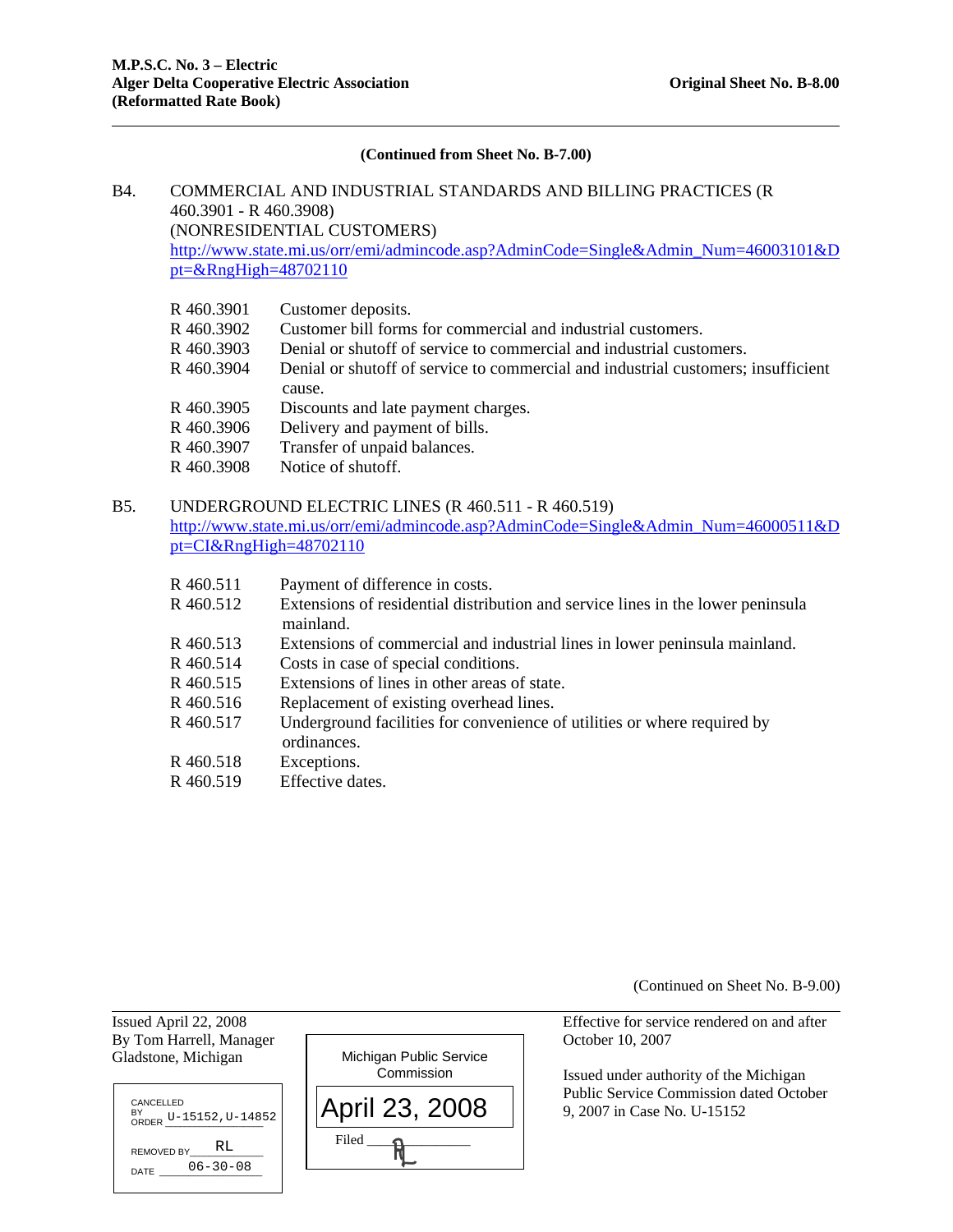#### **(Continued from Sheet No. B-8.00)**

# B6. ELECTRICAL SUPPLY AND COMMUNICATION LINES AND ASSOCIATED EQUIPMENT

(R 460.811 - R 460.814)

http://www.state.mi.us/orr/emi/admincode.asp?AdminCode=Single&Admin\_Num=46000811&D pt=CI&RngHigh=48702110

- R 460.811 Definitions.
- R 460.812 Purpose.
- R 460.813 Standards of good practice; adoption by reference.
- R 460.814 Exemption from rules; application to Commission; public hearing.

# B7. RULES AND REGULATIONS GOVERNING ANIMAL CONTACT CURRENT MITIGATION

(STRAY VOLTAGE) (R 460.2701 - R 460.2707)

http://www.state.mi.us/orr/emi/admincode.asp?AdminCode=Single&Admin\_Num=46002701&D pt=CI&RngHigh=48702110

- R 460.2701 Definitions.
- R 460.2702 Measuring animal contact voltage.
- R 460.2703 Action required to mitigate animal contact current.
- R 460.2704 Request for investigation.
- R 460.2705 Appointment of experts.
- R 460.2706 Request for a contested case hearing.
- R 460.2707 Protocol to evaluate utility contribution to animal contact current.

#### B8. ELECTRIC INTERCONNECTION STANDARDS (R 460.481 - R 460.489)

http://www.state.mi.us/orr/emi/admincode.asp?AdminCode=Single&Admin\_Num=46000481&D pt=LG&RngHigh=48702110

- R 460.481 Definitions.
- R 460.482 Electric utility interconnection procedures.
- R 460.483 Technical criteria.
- R 460.484 Project application.
- R 460.485 Project filing fee.
- R 460.486 Interconnection deadlines.
- R 460.487 Additional services provided by electric utility.
- R 460.488 Pre-certified equipment.
- R 460.489 Waivers.

(Continued on Sheet No. B-10.00)

Gladstone, Michigan



 $\overline{a}$ 



Issued April 22, 2008 Effective for service rendered on and after

 Issued under authority of the Michigan Public Service Commission dated October 9, 2007 in Case No. U-15152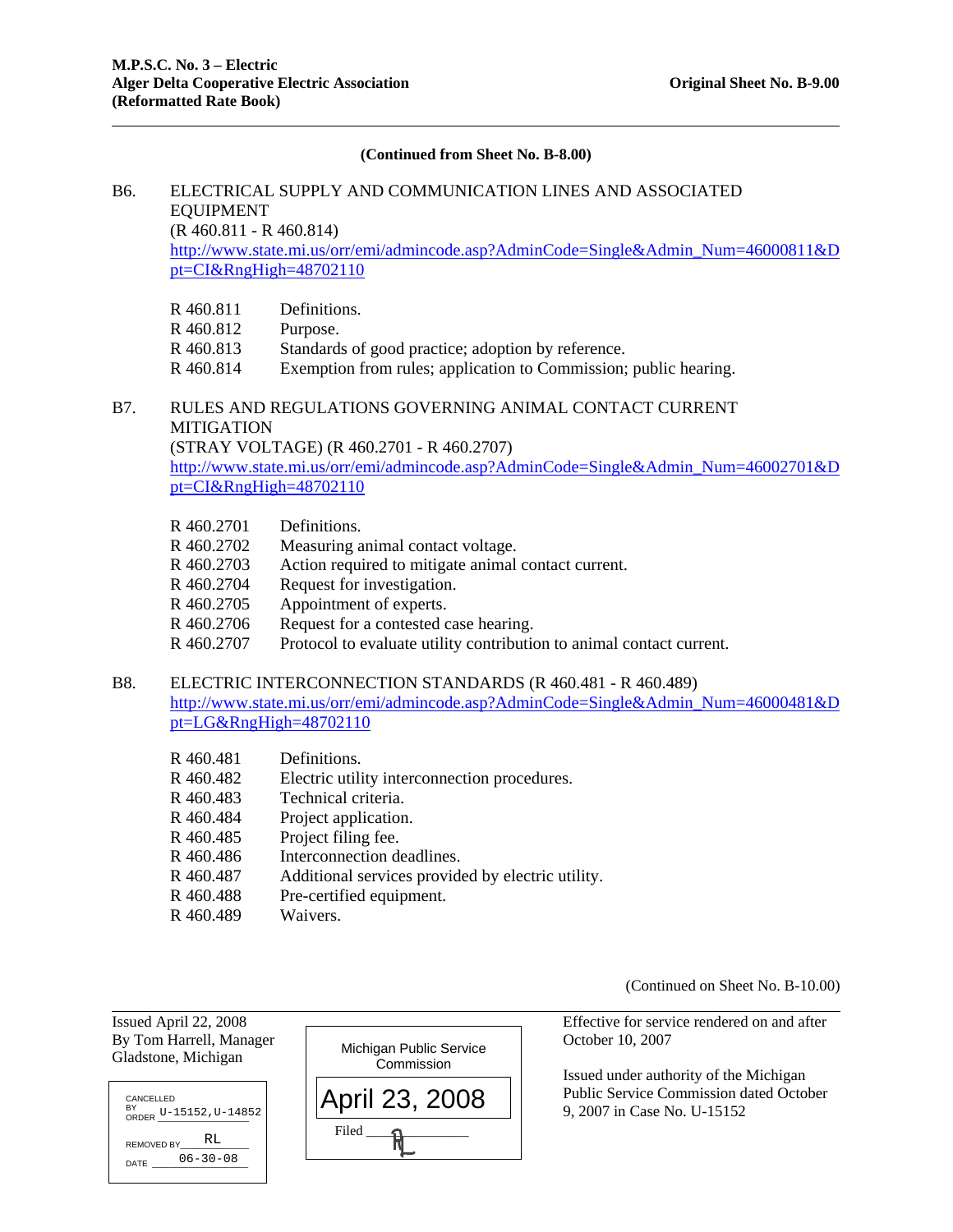#### **(Continued from Sheet No. B-9.00)**

# B9. SERVICE QUALITY AND RELIABILITY STANDARDS FOR ELECTRIC DISTRIBUTION **SYSTEMS**

(R 460.701 - R 460.752)

 http://www.state.mi.us/orr/emi/admincode.asp?AdminCode=Single&Admin\_Num=46000701&D  $pt = LG&RngHigh = 48702110$ 

### PART 1. GENERAL PROVISIONS

- R 460.701 Application of rules.
- R 460.702 Definitions.
- R 460.703 Revision of tariff provisions.

# PART 2. UNACCEPTABLE LEVELS OF PERFORMANCE

- R 460.721 Duty to plan to avoid unacceptable levels of performance.
- R 460.722 Unacceptable levels of performance during service interruptions.
- R 460.723 Wire down relief requests.
- R 460.724 Unacceptable service quality levels of performance.
- PART 3. RECORDS AND REPORTS
- R 460.731 Deadline for filing annual reports.
- R 460.732 Annual report contents.
- R 460.733 Availability of records.
- R 460.734 Retention of records.

### PART 4. FINANCIAL INCENTIVES AND PENALTIES

- R 460.741 Approval of incentives by the Commission.
- R 460.742 Criteria for receipt of an incentive.
- R 460.743 Disqualification.

 $\overline{a}$ 

- R 460.744 Penalty for failure to restore service after an interruption due to catastrophic conditions.
- R 460.745 Penalty for failure to restore service during normal conditions.
- R 460.746 Penalty for repetitive interruptions of the same circuit.
- R 460.747 Multiple billing credits allowed.
- R 460.748 Effect in other proceedings.

(Continued on Sheet No. B-11.00)

Issued April 22, 2008 Effective for service rendered on and after By Tom Harrell, Manager Corolection Corolection Corolection Corolection Corolection Corolection Corolection Corolection Corolection Corolection Corolection Corolection Corolection Corolection Corolection Corolection Corole Gladstone, Michigan Issued under authority of the Michigan Public Service Commission dated October 9, 2007 in Case No. U-15152 Michigan Public Service **Commission** Filed \_\_\_\_\_\_\_\_\_\_\_\_\_\_\_ April 23, 2008 CANCELLED BY<br>ORDER U-15152, U-14852 REMOVED BY DATE 06-30-08 RL.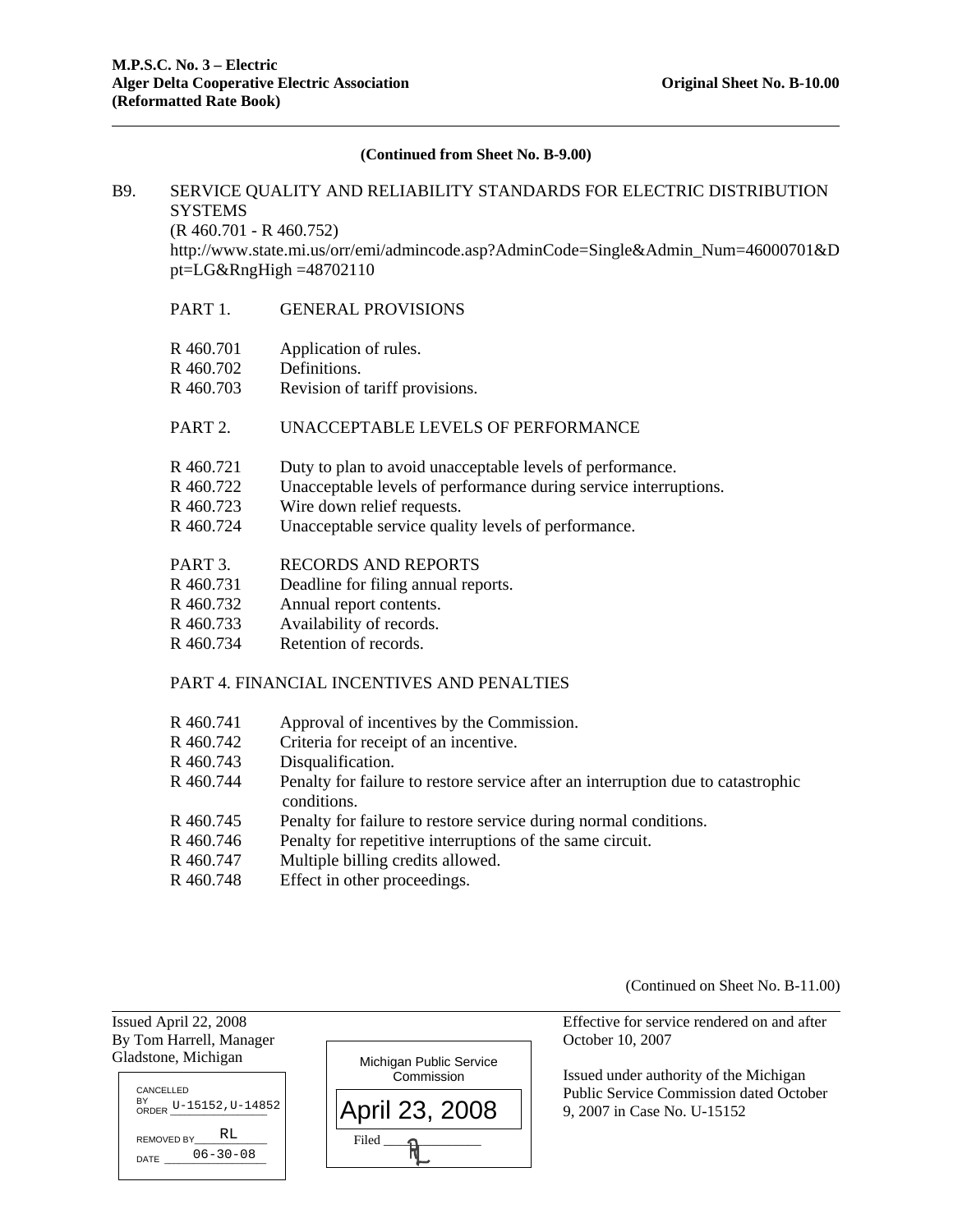(Continued from Sheet No. B-10.00)

# B8. ELECTRIC INTERCONNECTION STANDARDS (R 460.481 - R 460.489)

http://www.state.mi.us/orr/emi/admincode.asp?AdminCode=Single&Admin\_Num=46000481&D pt=LG&RngHigh=48702110

- R 460.481 Definitions.
- R 460.482 Electric utility interconnection procedures.
- R 460.483 Technical criteria.
- R 460.484 Project application.
- R 460.485 Project filing fee.
- R 460.486 Interconnection deadlines.
- R 460.487 Additional services provided by electric utility.
- R 460.488 Pre-certified equipment.
- R 460.489 Waivers.

# B9. SERVICE QUALITY AND RELIABILITY STANDARDS FOR ELECTRIC DISTRIBUTION SYSTEMS (R 460.701 - R 460.752)

*http://www.state.mi.us/orr/emi/admincode.asp?AdminCode=Single&Admin\_Num=46000701&D pt=LG&RngHigh=48702110* 

- PART 1. GENERAL PROVISIONS
- R 460.701 Application of rules.
- R 460.702 Definitions.
- R 460.703 Revision of tariff provisions.

# PART 2. UNACCEPTABLE LEVELS OF PERFORMANCE

- R 460.721 Duty to plan to avoid unacceptable levels of performance.
- R 460.722 Unacceptable levels of performance during service interruptions.
- R 460.723 Wire down relief requests.
- R 460.724 Unacceptable service quality levels of performance.
- PART 3. RECORDS AND REPORTS
- R 460.731 Deadline for filing annual reports.
- R 460.732 Annual report contents.
- R 460.733 Availability of records.
- R 460.734 Retention of records.

(Continued on Sheet No. B-12.00)

By Tom Harrell, Manager **May 21, 2008 May 21, 2008** Gladstone, Michigan Michigan Public Service Commission Filed \_\_\_\_\_\_\_\_\_\_\_\_\_\_\_ June 30, 2008 ANCELLED BY<br>ORDER U-15787, U-15152 REMOVED BY\_\_\_\_\_\_\_\_\_\_\_\_\_\_\_ RL DATE 06-23-09

Issued **June 30, 2008** Effective for service rendered on and after

 Issued under the authority of the Michigan Public Service Commission dated **May 20, 2008** in Case No. **U-14852**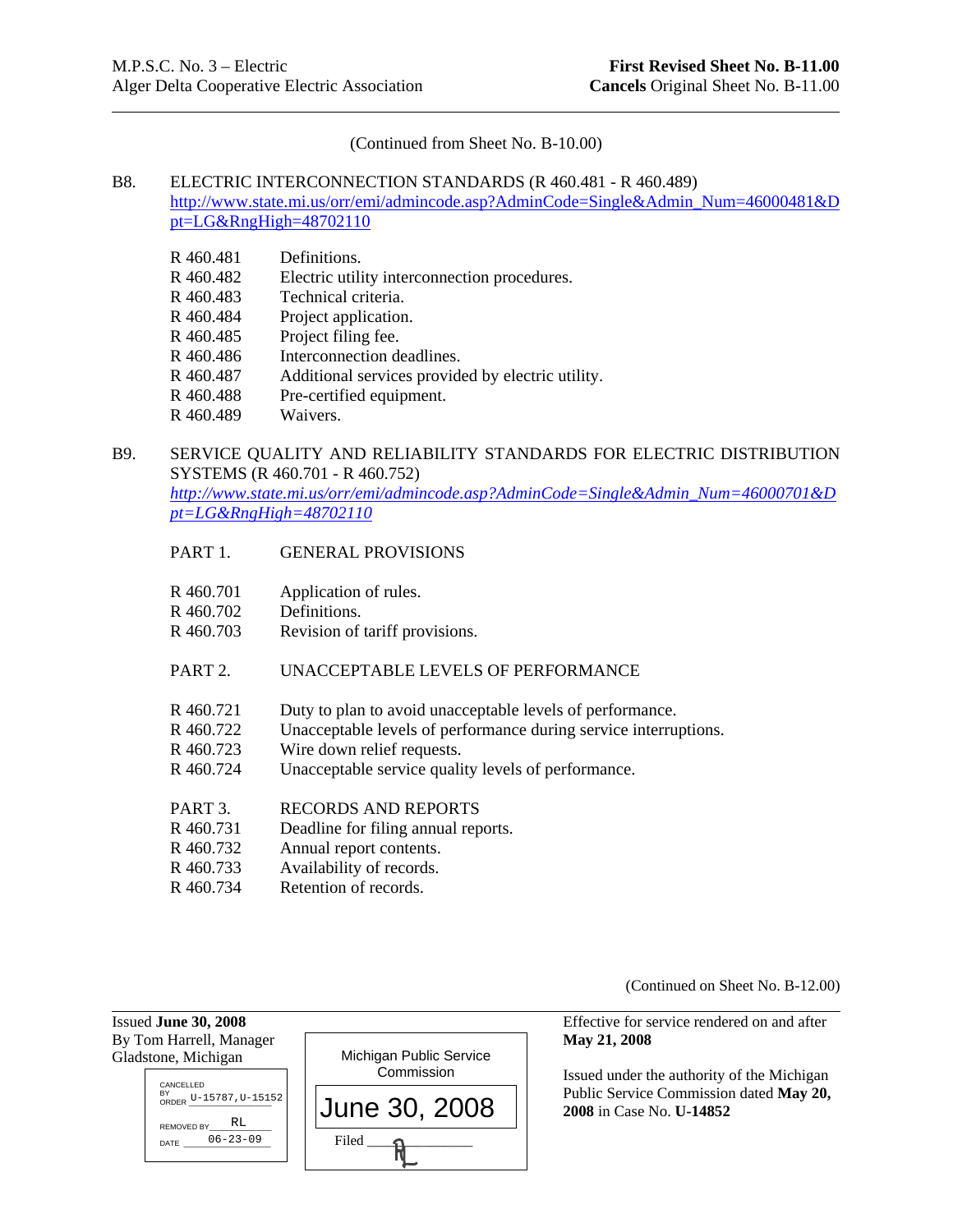#### **(Continued from Sheet No. B-10.00)**

# B9. SERVICE QUALITY AND RELIABILITY STANDARDS FOR ELECTRIC DISTRIBUTION SYSTEMS(Contd) (R 460.701 - R 460.752) http://www.state.mi.us/orr/emi/admincode.asp?AdminCode=Single&Admin\_Num=46000701&D  $pt = LG&RngHigh = 48702110$

- PART 5. WAIVERS AND EXCEPTIONS
- R 460.751 Waivers and exceptions by electric utilities.
- R 460.752 Proceedings for waivers and exceptions.

\*Waivers may have been granted by the Commission to the Cooperative for certain portions of the administrative rules below .

- B10. PRACTICE AND PROCEDURE BEFORE THE COMMISSION (R 460.17101 R 460.17701) http://www.state.mi.us/orr/emi/admincode.asp?AdminCode=Single&Admin\_Num=46017101&D pt=CI&RngHigh=48702110
- B11. FILING PROCEDURES FOR ELECTRIC, WASTEWATER, STEAM AND GAS UTILITIES (R 460.2011 - R 460.2031) http://www.state.mi.us/orr/emi/admincode.asp?AdminCode=Single&Admin\_Num=46002011&D pt=CI&RngHigh=48702110
- B12. RESIDENTIAL CONSERVATION PROGRAM STANDARDS (R 460.2401 R 460.2414) http://www.state.mi.us/orr/emi/admincode.asp?AdminCode=Single&Admin\_Num=46002401&D pt=CI&RngHigh=48702110
- B13. PRESERVATION OF RECORDS OF ELECTRIC, GAS AND WATER UTILITIES (R 460.2501 - R 460.2582) http://www.state.mi.us/orr/emi/admincode.asp?AdminCode=Single&Admin\_Num=46002501&D pt=&RngHigh=48702110
- B14. UNIFORM SYSTEM OF ACCOUNTS FOR MAJOR AND NONMAJOR ELECTRIC UTILITIES (R 460.9001) http://www.state.mi.us/orr/emi/admincode.asp?AdminCode=Single&Admin\_Num=46009001&D pt=CI&RngHigh=48702110
- B15. RATE CASE FILING REQUIREMENTS FOR MAJOR ELECTRIC UTILITIES http://www.cis.state.mi.us/mpsc/orders/archive/pdfs/U-4771\_05-10-1976.PDF

| Issued April 22, 2008   |
|-------------------------|
| By Tom Harrell, Manager |
| Gladstone, Michigan     |

| <b>CANCELLED</b><br>BY<br>or<br>ORDER U-15152, U-14852 |
|--------------------------------------------------------|
| RT.<br>REMOVED BY                                      |
| $06 - 30 - 08$<br>DATE                                 |
|                                                        |



Effective for service rendered on and after October 10, 2007

 Issued under authority of the Michigan Public Service Commission dated October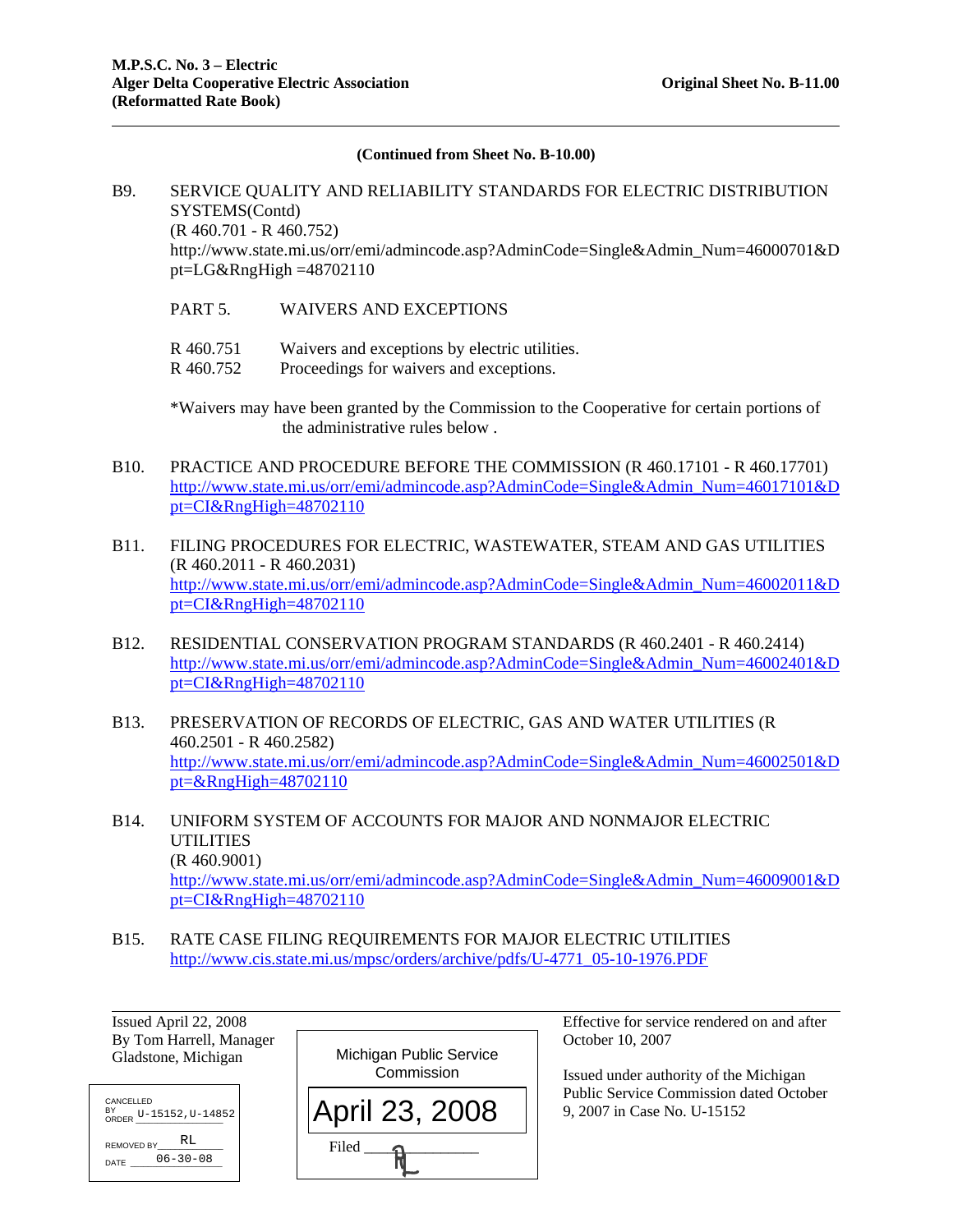(Continued from Sheet No. B-11.00)

# B9. SERVICE QUALITY AND RELIABILITY STANDARDS FOR ELECTRIC DISTRIBUTION SYSTEMS (R 460.701 - R 460.752) (Contd) *http://www.state.mi.us/orr/emi/admincode.asp?AdminCode=Single&Admin\_Num=46000701&D pt=LG&RngHigh=48702110*

## PART 4. FINANCIAL INCENTIVES AND PENALTIES

- R 460.741 Approval of incentives by the Commission.
- R 460.742 Criteria for receipt of an incentive.
- R 460.743 Disqualification.
- R 460.744 Penalty for failure to restore service after an interruption due to catastrophic conditions.
- R 460.745 Penalty for failure to restore service during normal conditions.
- R 460.746 Penalty for repetitive interruptions of the same circuit.
- R 460.747 Multiple billing credits allowed.
- R 460.748 Effect in other proceedings.
- PART 5. WAIVERS AND EXCEPTIONS
- R 460.751 Waivers and exceptions by electric utilities.
- R 460.752 Proceedings for waivers and exceptions.

\*Waivers may have been granted by the Commission to the Cooperative for certain portions of the administrative rules below .

- B10. PRACTICE AND PROCEDURE BEFORE THE COMMISSION (R 460.17101 R 460.17701) http://www.state.mi.us/orr/emi/admincode.asp?AdminCode=Single&Admin\_Num=46017101&D pt=CI&RngHigh=48702110
- B11. FILING PROCEDURES FOR ELECTRIC, WASTEWATER, STEAM AND GAS UTILITIES (R 460.2011 - R 460.2031) http://www.state.mi.us/orr/emi/admincode.asp?AdminCode=Single&Admin\_Num=46002011&D pt=CI&RngHigh=48702110
- B12. RESIDENTIAL CONSERVATION PROGRAM STANDARDS (R 460.2401 R 460.2414) http://www.state.mi.us/orr/emi/admincode.asp?AdminCode=Single&Admin\_Num=46002401&D pt=CI&RngHigh=48702110

(Continued on Sheet No. B-13.00)

| Issued June 30, 2008<br>By Tom Harrell, Manager |                         | Effective for se<br>May 21, 2008          |
|-------------------------------------------------|-------------------------|-------------------------------------------|
| Gladstone, Michigan                             | Michigan Public Service | Issued under the                          |
| CANCELLED                                       | Commission              |                                           |
| BY<br>ORDER U-15787, U-15152                    | June 30, 2008           | <b>Public Service</b><br>$2008$ in Case N |
| REMOVED BY RL<br>DATE $-06-23-09$               | Filed                   |                                           |

Issued **June 30, 2008** Effective for service rendered on and after

d under the authority of the Michigan c Service Commission dated May 20, **2008** in Case No. **U-14852**